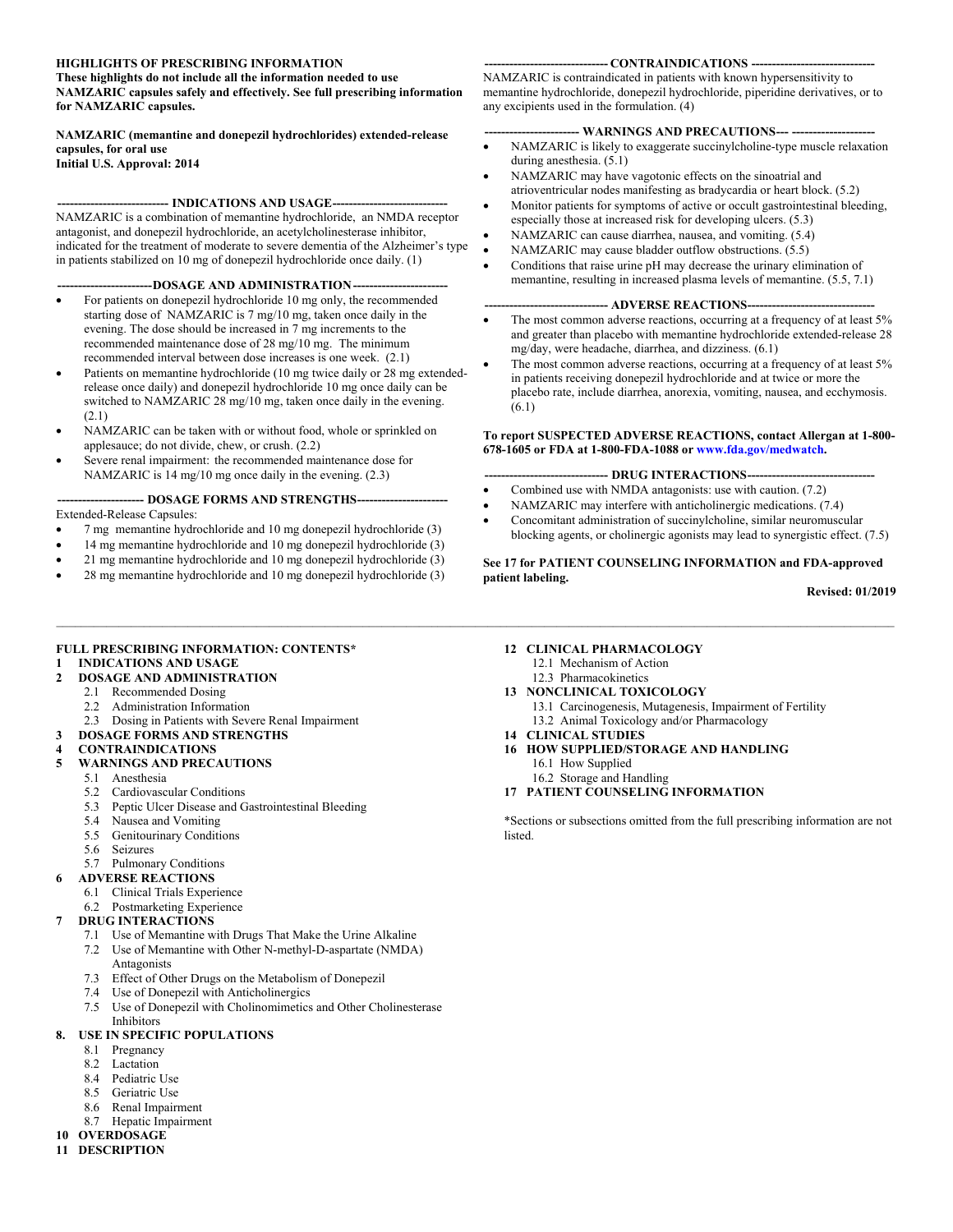## **FULL PRESCRIBING INFORMATION**

# **1 INDICATIONS AND USAGE**

NAMZARIC is indicated for the treatment of moderate to severe dementia of the Alzheimer's type in patients stabilized on 10 mg of donepezil hydrochloride once daily.

 $\mathcal{L} = \{ \mathcal{L} = \{ \mathcal{L} = \{ \mathcal{L} = \{ \mathcal{L} = \{ \mathcal{L} = \{ \mathcal{L} = \{ \mathcal{L} = \{ \mathcal{L} = \{ \mathcal{L} = \{ \mathcal{L} = \{ \mathcal{L} = \{ \mathcal{L} = \{ \mathcal{L} = \{ \mathcal{L} = \{ \mathcal{L} = \{ \mathcal{L} = \{ \mathcal{L} = \{ \mathcal{L} = \{ \mathcal{L} = \{ \mathcal{L} = \{ \mathcal{L} = \{ \mathcal{L} = \{ \mathcal{L} = \{ \mathcal{$ 

## **2 DOSAGE AND ADMINISTRATION**

## **2.1 Recommended Dosing**

The recommended dose of NAMZARIC is 28 mg/10 mg once daily.

## *For patients stabilized on donepezil and not currently on memantine:*

For patients stabilized on donepezil hydrochloride 10 mg and not currently on memantine hydrochloride, the recommended starting dose of NAMZARIC is 7 mg/10 mg, taken once a day in the evening. The dose should be increased in 7 mg increments of the memantine hydrochloride component to the recommended maintenance dose of 28 mg/10 mg once daily. The minimum recommended interval between dose increases is one week. The dose should only be increased if the previous dose has been well tolerated. The maximum dose is 28 mg/10 mg once daily.

## *For patients stabilized on both donepezil and memantine:*

Patients stabilized on memantine hydrochloride (10 mg twice daily or 28 mg extended-release once daily) and donepezil hydrochloride 10 mg once daily can be switched to NAMZARIC 28 mg/10 mg, taken once a day in the evening. Patients should start NAMZARIC the day following the last dose of memantine hydrochloride and donepezil hydrochloride administered separately.

If a patient misses a single dose of NAMZARIC, the next dose should be taken as scheduled, without doubling up the dose.

## **2.2 Administration Information**

NAMZARIC can be taken with or without food. NAMZARIC capsules can be taken intact or may be opened, sprinkled on applesauce, and swallowed without chewing. The entire contents of each NAMZARIC capsule should be consumed; the dose should not be divided.

Except when opened and sprinkled on applesauce, as described above, NAMZARIC capsules should be swallowed whole. NAMZARIC capsules should not be divided, chewed, or crushed.

## **2.3 Dosing in Patients with Severe Renal Impairment**

## *For patients stabilized on donepezil and not currently on memantine:*

For patients with severe renal impairment (creatinine clearance 5-29 mL/min, based on the Cockcroft-Gault equation) stabilized on donepezil hydrochloride 10 mg once daily and not currently on memantine hydrochloride, the recommended starting dose of NAMZARIC is 7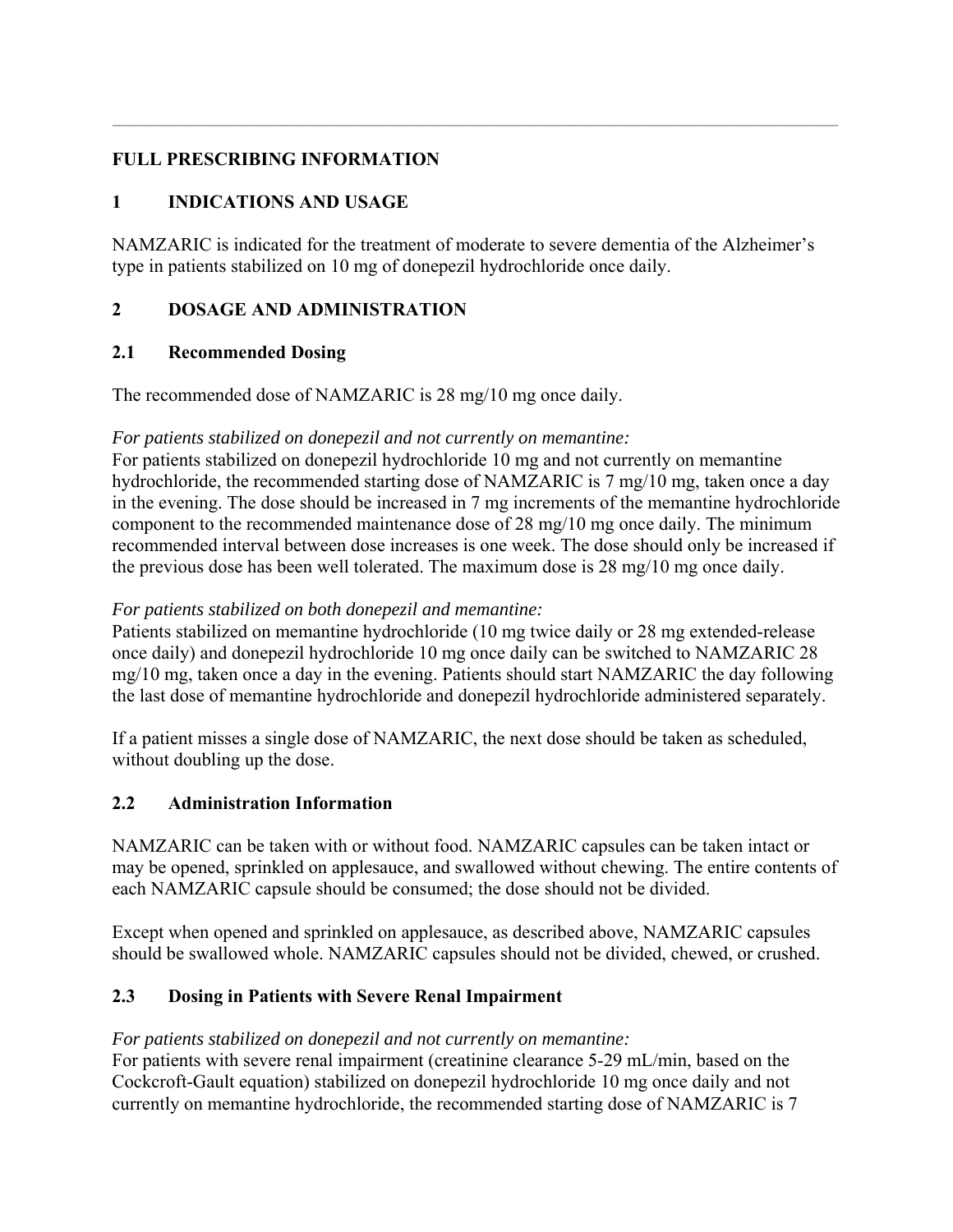mg/10 mg taken once a day in the evening. The dose should be increased to the recommended maintenance dose of 14 mg/10 mg once daily in the evening after a minimum of one week *[see Use in Specific Populations (8.6)]*.

## *For patients stabilized on both donepezil and memantine:*

Patients with severe renal impairment, stabilized on memantine hydrochloride (5 mg twice daily or 14 mg extended-release once daily) and donepezil hydrochloride 10 mg once daily, can be switched to NAMZARIC 14 mg/10 mg, taken once daily in the evening.

## **3 DOSAGE FORMS AND STRENGTHS**

Extended-Release Capsules:

- 7 mg memantine hydrochloride and 10 mg donepezil hydrochloride: light green opaque body and an orange opaque cap with a black "FL 7/10" radial imprint
- 14 mg memantine hydrochloride and 10 mg donepezil hydrochloride: light green opaque capsules with a black "FL 14/10" radial imprint
- 21 mg memantine hydrochloride and 10 mg donepezil hydrochloride: white opaque body and an orange opaque cap with a black "FL 21/10" radial imprint
- 28 mg memantine hydrochloride and 10 mg donepezil hydrochloride: blue opaque capsules with a black "FL 28/10" radial imprint

## **4 CONTRAINDICATIONS**

NAMZARIC is contraindicated in patients with known hypersensitivity to memantine hydrochloride, donepezil hydrochloride, piperidine derivatives, or to any excipients used in the formulation*.* 

## **5 WARNINGS AND PRECAUTIONS**

## **5.1 Anesthesia**

Donepezil hydrochloride, an active ingredient in NAMZARIC, as a cholinesterase inhibitor, is likely to exaggerate succinylcholine-type muscle relaxation during anesthesia.

## **5.2 Cardiovascular Conditions**

Because of their pharmacological action, cholinesterase inhibitors may have vagotonic effects on the sinoatrial and atrioventricular nodes. This effect may manifest as bradycardia or heart block in patients both with and without known underlying cardiac conduction abnormalities. Syncopal episodes have been reported in association with the use of donepezil hydrochloride, an active ingredient in NAMZARIC.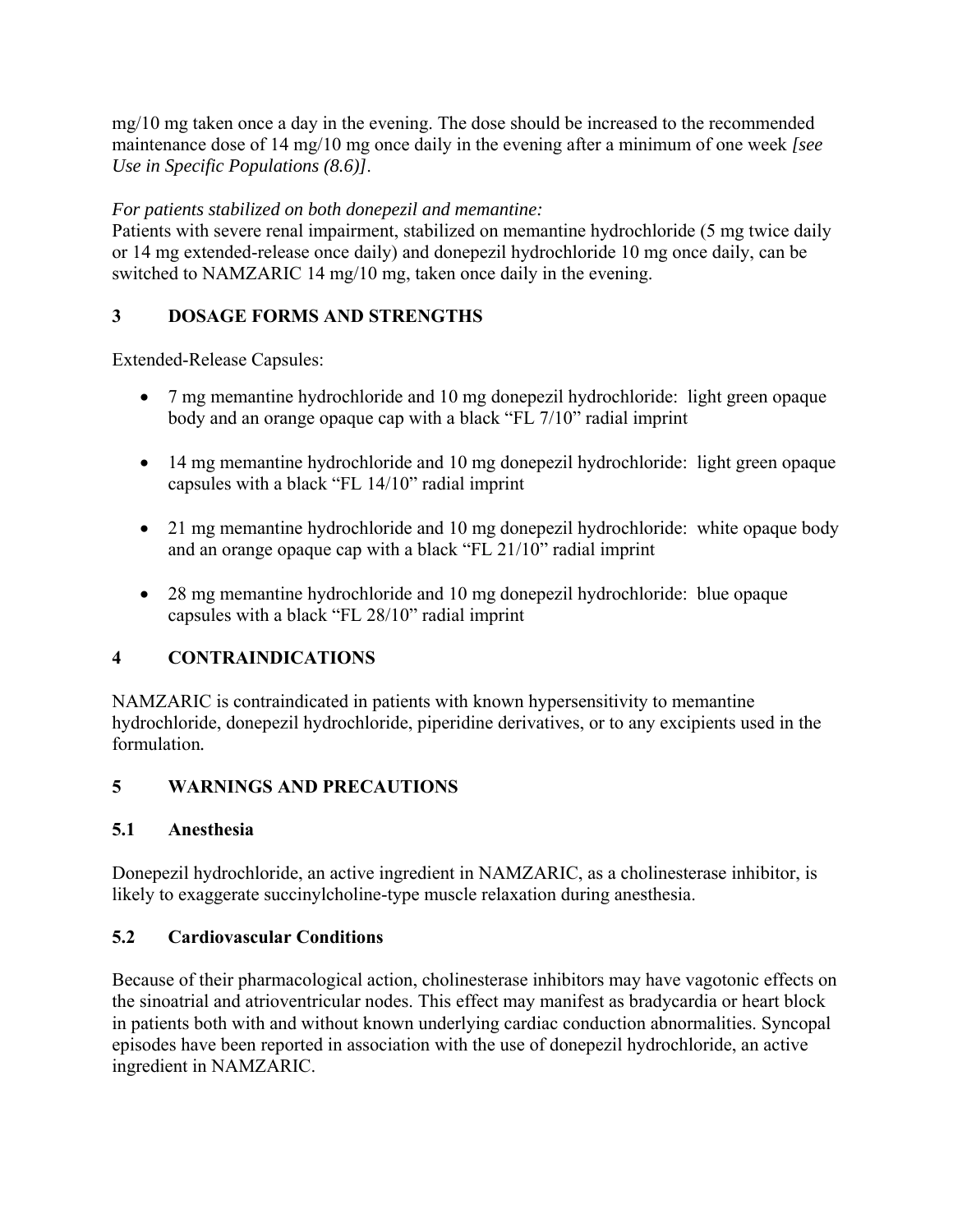# **5.3 Peptic Ulcer Disease and Gastrointestinal Bleeding**

Through their primary action, cholinesterase inhibitors may be expected to increase gastric acid secretion due to increased cholinergic activity. Clinical studies of donepezil hydrochloride in a dose of 5 mg/day to 10 mg/day have shown no increase, relative to placebo, in the incidence of either peptic ulcer disease or gastrointestinal bleeding. Patients treated with NAMZARIC should be monitored closely for symptoms of active or occult gastrointestinal bleeding, especially those at increased risk for developing ulcers, e.g., those with a history of ulcer disease or those receiving concurrent nonsteroidal anti-inflammatory drugs (NSAIDs).

## **5.4 Nausea and Vomiting**

Donepezil hydrochloride, an active ingredient in NAMZARIC, when initiated, as a predictable consequence of its pharmacological properties, has been shown to produce diarrhea, nausea, and vomiting. Although in most cases, these effects have been mild and transient, sometimes lasting one to three weeks, and have resolved during continued use of donepezil hydrochloride, patients should be observed closely at the initiation of treatment.

## **5.5 Genitourinary Conditions**

Although not observed in clinical trials of donepezil hydrochloride, an active ingredient in NAMZARIC, cholinomimetics may cause bladder outflow obstruction.

Conditions that raise urine pH may decrease the urinary elimination of memantine, an active ingredient in NAMZARIC, resulting in increased plasma levels of memantine *[see Drug Interactions (7.1)]*.

## **5.6 Seizures**

Cholinomimetics, including donepezil hydrochloride, an active ingredient in NAMZARIC, are believed to have some potential to cause generalized convulsions. However, seizure activity also may be a manifestation of Alzheimer's disease.

## **5.7 Pulmonary Conditions**

Because of their cholinomimetic actions, cholinesterase inhibitors should be prescribed with care to patients with a history of asthma or obstructive pulmonary disease.

## **6 ADVERSE REACTIONS**

The following serious adverse reactions are discussed below and elsewhere in the labeling.

- Cardiovascular Conditions *[see Warnings and Precautions (5.2)]*
- Peptic Ulcer Disease and Gastrointestinal Bleeding *[see Warnings and Precautions (5.3)]*
- Nausea and Vomiting *[see Warnings and Precautions (5.4)]*
- Genitourinary Conditions *[see Warnings and Precautions (5.5)]*
- Seizures *[see Warnings and Precautions (5.6)]*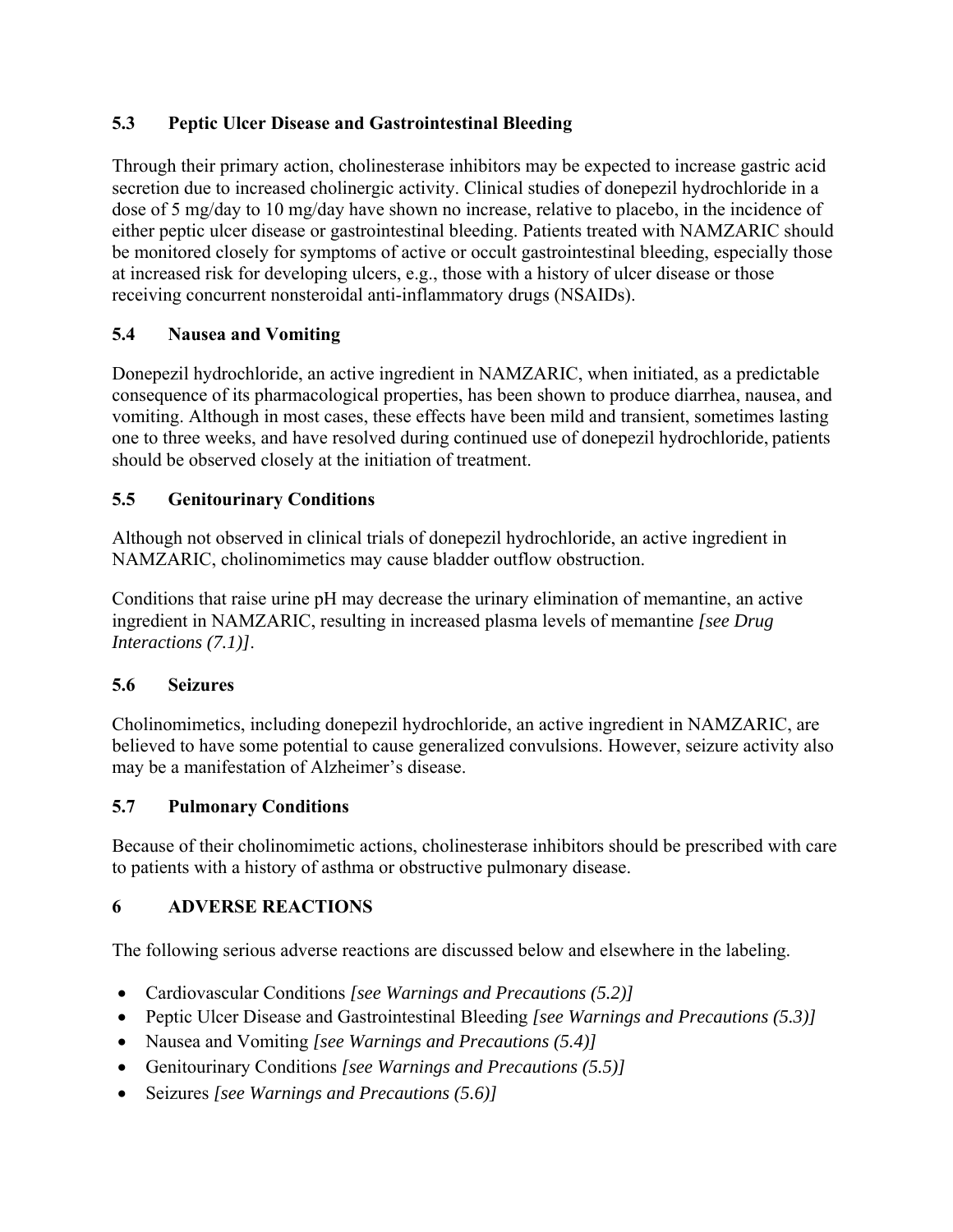Pulmonary Conditions *[see Warnings and Precautions (5.7)]*

## **6.1 Clinical Trials Experience**

Because clinical trials are conducted under widely varying conditions, adverse reaction rates observed in the clinical trials of a drug cannot be directly compared to rates in the clinical trials of another drug and may not reflect the rates observed in practice.

#### Memantine Hydrochloride

Memantine hydrochloride extended-release was evaluated in a double-blind, placebo-controlled trial in 676 patients with moderate to severe dementia of the Alzheimer's type (341 patients treated with memantine 28 mg/day dose and 335 patients treated with placebo) for a treatment period up to 24 weeks. Of the patients randomized, 236 treated with memantine 28 mg/day and 227 treated with placebo were on a stable dose of donepezil for 3 months prior to screening.

#### *Adverse Reactions Leading to Discontinuation with Memantine Hydrochloride*

In the placebo-controlled clinical trial of memantine hydrochloride extended-release, the proportion of patients in the memantine hydrochloride extended-release 28 mg/day dose group and in the placebo group who discontinued treatment due to adverse reactions was 10% and 6%, respectively. The most common adverse reaction in the memantine hydrochloride extendedrelease treated group that led to treatment discontinuation was dizziness, at a rate of 1.5%.

## *Most Common Adverse Reactions with Memantine Hydrochloride*

The most common adverse reactions with memantine hydrochloride extended-release in patients with moderate to severe Alzheimer's disease, defined as those occurring at a frequency of at least 5% in the memantine hydrochloride extended-release group and at a higher frequency than placebo, were headache, diarrhea, and dizziness.

Table 1 lists adverse reactions that occurred at an incidence of  $> 2\%$  in the memantine hydrochloride extended-release treated group and occurred at a rate greater than placebo.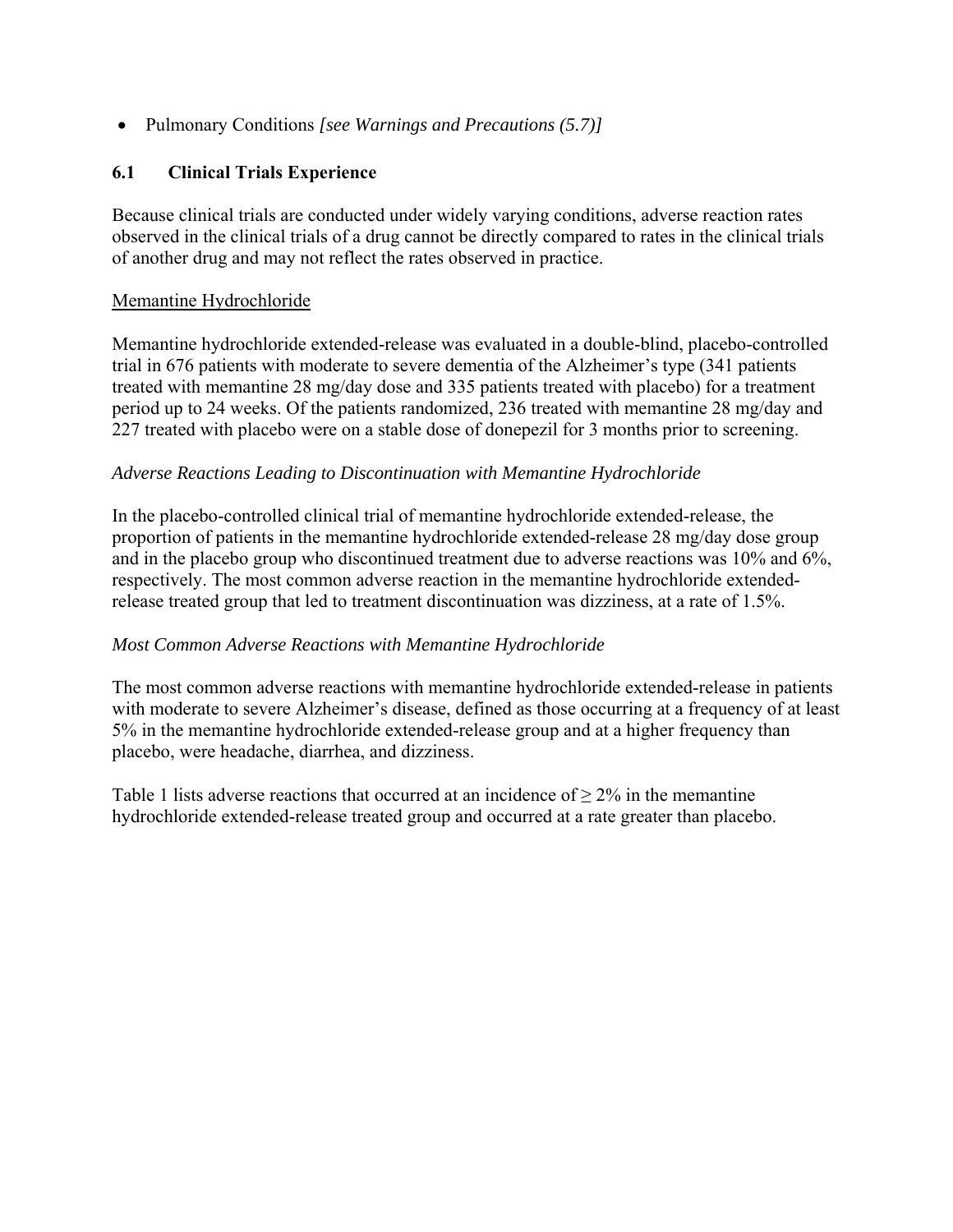| <b>Adverse Reaction</b>                                | Placebo<br>$(n = 335)$<br>$\frac{0}{0}$ | <b>Memantine hydrochloride</b><br>extended-release<br>$28$ mg<br>$(n = 341)$<br>$\frac{0}{0}$ |  |
|--------------------------------------------------------|-----------------------------------------|-----------------------------------------------------------------------------------------------|--|
| <b>Gastrointestinal Disorders</b>                      |                                         |                                                                                               |  |
| Diarrhea                                               | $\overline{4}$                          | 5                                                                                             |  |
| Constipation                                           | 1                                       | 3                                                                                             |  |
| Abdominal pain                                         | 1                                       | $\overline{2}$                                                                                |  |
| Vomiting                                               | $\mathbf{1}$                            | $\overline{2}$                                                                                |  |
| <b>Infections and Infestations</b>                     |                                         |                                                                                               |  |
| Influenza                                              | 3                                       | $\overline{4}$                                                                                |  |
| <b>Investigations</b>                                  |                                         |                                                                                               |  |
| Increased weight                                       | 1                                       | 3                                                                                             |  |
| <b>Musculoskeletal and Connective Tissue Disorders</b> |                                         |                                                                                               |  |
| Back pain                                              | $\mathbf{1}$                            | 3                                                                                             |  |
| <b>Nervous System Disorders</b>                        |                                         |                                                                                               |  |
| Headache                                               | 5                                       | 6                                                                                             |  |
| <b>Dizziness</b>                                       | $\mathbf{1}$                            | 5                                                                                             |  |
| Somnolence                                             | $\mathbf{1}$                            | 3                                                                                             |  |
| <b>Psychiatric Disorders</b>                           |                                         |                                                                                               |  |
| Anxiety                                                | $\overline{3}$                          | $\overline{4}$                                                                                |  |
| Depression                                             | 1                                       | 3                                                                                             |  |
| Aggression                                             | 1                                       | $\overline{2}$                                                                                |  |
| <b>Renal and Urinary Disorders</b>                     |                                         |                                                                                               |  |
| Urinary incontinence                                   | $\mathbf{1}$                            | $\overline{2}$                                                                                |  |
| <b>Vascular Disorders</b>                              |                                         |                                                                                               |  |
| Hypertension                                           | $\overline{2}$                          | 4                                                                                             |  |
| Hypotension                                            | $\mathbf{1}$                            | $\overline{2}$                                                                                |  |

#### **Table 1: Adverse reactions with memantine hydrochloride extended-release in patients with moderate to severe Alzheimer's disease**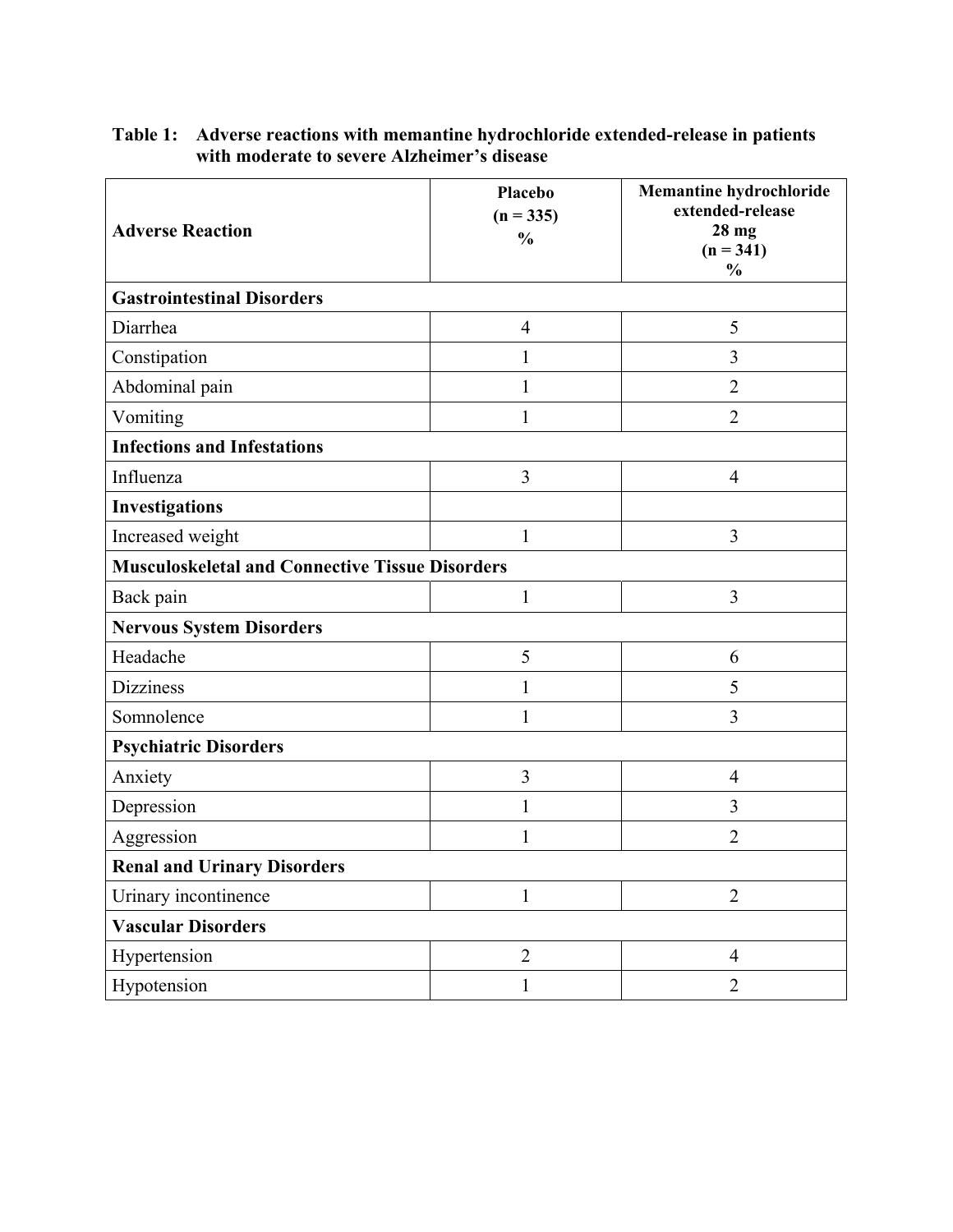#### Donepezil hydrochloride

#### *Adverse Reactions Leading to Discontinuation with Donepezil Hydrochloride*

In controlled clinical trials of donepezil hydrochloride, the rate of discontinuation due to adverse reactions for patients treated with donepezil hydrochloride was approximately 12%, compared to 7% for patients treated with placebo. The most common adverse reactions leading to discontinuation, defined as those occurring in at least 2% of donepezil hydrochloride patients and at twice or more the incidence seen with placebo, were anorexia (2%), nausea (2%), diarrhea (2%) and urinary tract infection (2%).

## *Most Common Adverse Reactions with Donepezil Hydrochloride*

The most common adverse reactions reported with donepezil hydrochloride in controlled clinical trials in patients with severe Alzheimer's disease, defined as those occurring at a frequency of at least 5% in the donepezil hydrochloride group and at twice or more the placebo rate, were diarrhea, anorexia, vomiting, nausea, and ecchymosis. The most common adverse reactions reported with donepezil hydrochloride in controlled clinical trials in patients with mild to moderate Alzheimer's disease were insomnia, muscle cramp, and fatigue.

Table 2 lists adverse reactions that occurred at an incidence of  $> 2\%$  in the donepezil hydrochloride group and at a rate greater than placebo in controlled trials in patients with severe Alzheimer's disease.

| <b>Body System/Adverse Event</b>                  | <b>Placebo</b><br>$(n = 392)$<br>% | Donepezil hydrochloride<br>10 mg/day<br>$(n = 501)$<br>% |
|---------------------------------------------------|------------------------------------|----------------------------------------------------------|
| <b>Percent of Patients with any Adverse Event</b> | 73                                 | 81                                                       |
| <b>Body as a Whole</b>                            |                                    |                                                          |
| Accident                                          | 12                                 | 13                                                       |
| Infection                                         | 9                                  | 11                                                       |
| Headache                                          | 3                                  | $\overline{4}$                                           |
| Pain                                              | $\overline{2}$                     | 3                                                        |
| Back pain                                         | $\overline{2}$                     | 3                                                        |

## **Table 2: Adverse reactions with donepezil hydrochloride in patients with severe Alzheimer's disease**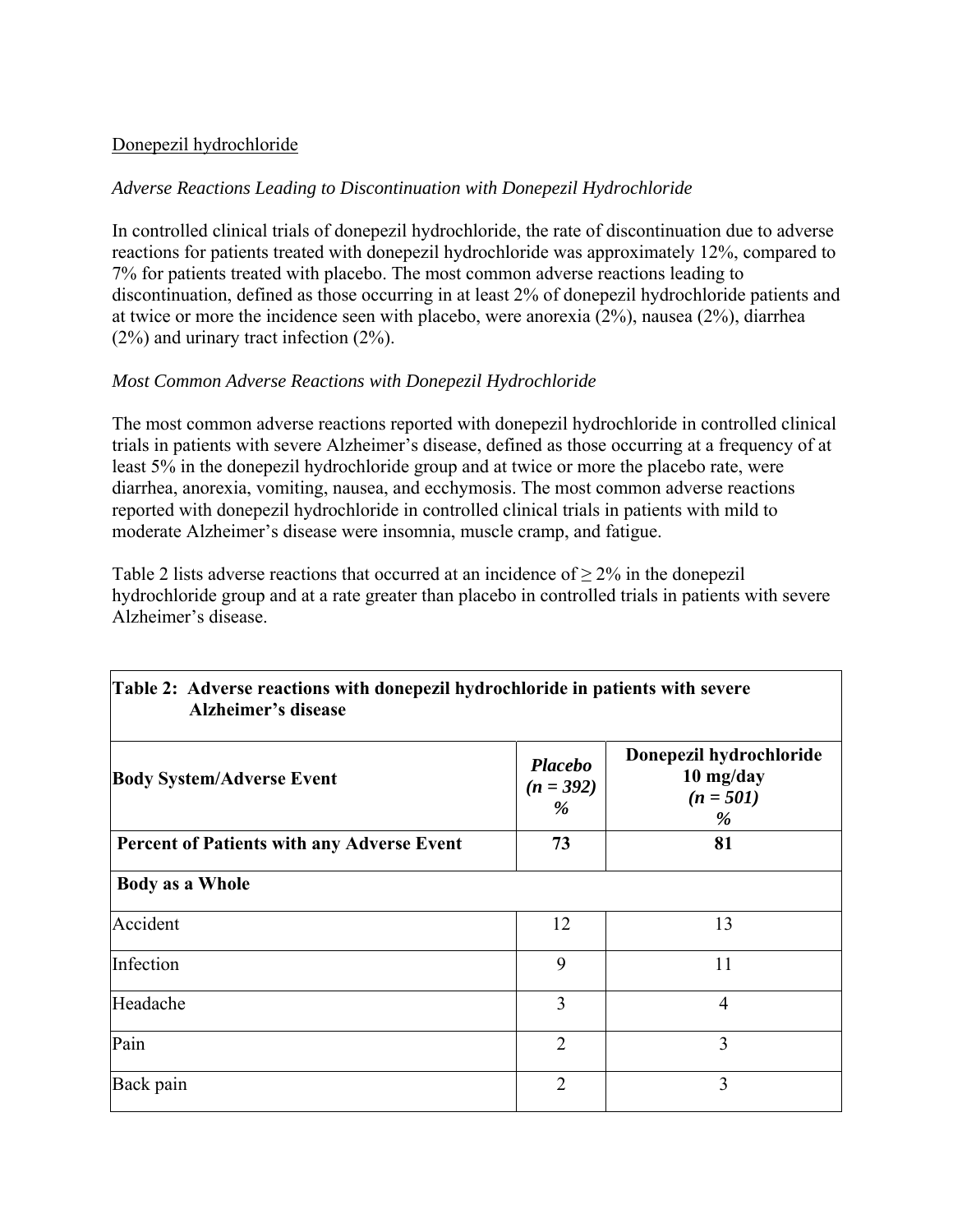| Table 2: Adverse reactions with donepezil hydrochloride in patients with severe<br><b>Alzheimer's disease</b> |                |                |
|---------------------------------------------------------------------------------------------------------------|----------------|----------------|
| Fever                                                                                                         | $\mathbf{1}$   | $\overline{2}$ |
| Chest pain                                                                                                    | $\leq 1$       | $\overline{2}$ |
| <b>Cardiovascular System</b>                                                                                  |                |                |
| Hypertension                                                                                                  | $\overline{2}$ | $\overline{3}$ |
| Hemorrhage                                                                                                    | $\mathbf{1}$   | $\overline{2}$ |
| Syncope                                                                                                       | $\mathbf{1}$   | $\overline{2}$ |
| <b>Digestive System</b>                                                                                       |                |                |
| Diarrhea                                                                                                      | $\overline{4}$ | 10             |
| Vomiting                                                                                                      | $\overline{4}$ | 8              |
| Anorexia                                                                                                      | $\overline{4}$ | 8              |
| Nausea                                                                                                        | $\overline{2}$ | 6              |
| <b>Hemic and Lymphatic System</b>                                                                             |                |                |
| Ecchymosis                                                                                                    | $\overline{2}$ | 5              |
| <b>Metabolic and Nutritional Systems</b>                                                                      |                |                |
| Increased creatine phosphokinase                                                                              | $\mathbf{1}$   | 3              |
| Dehydration                                                                                                   | $\mathbf{1}$   | $\overline{2}$ |
| Hyperlipemia                                                                                                  | $\leq 1$       | $\overline{2}$ |
| <b>Nervous System</b>                                                                                         |                |                |
| Insomnia                                                                                                      | $\overline{4}$ | 5              |
| Hostility                                                                                                     | $\overline{2}$ | 3              |
| Nervousness                                                                                                   | $\overline{2}$ | $\overline{3}$ |
| Hallucinations                                                                                                | $\mathbf{1}$   | $\overline{3}$ |
| Somnolence                                                                                                    | $\mathbf{1}$   | $\overline{2}$ |

 $\overline{\phantom{a}}$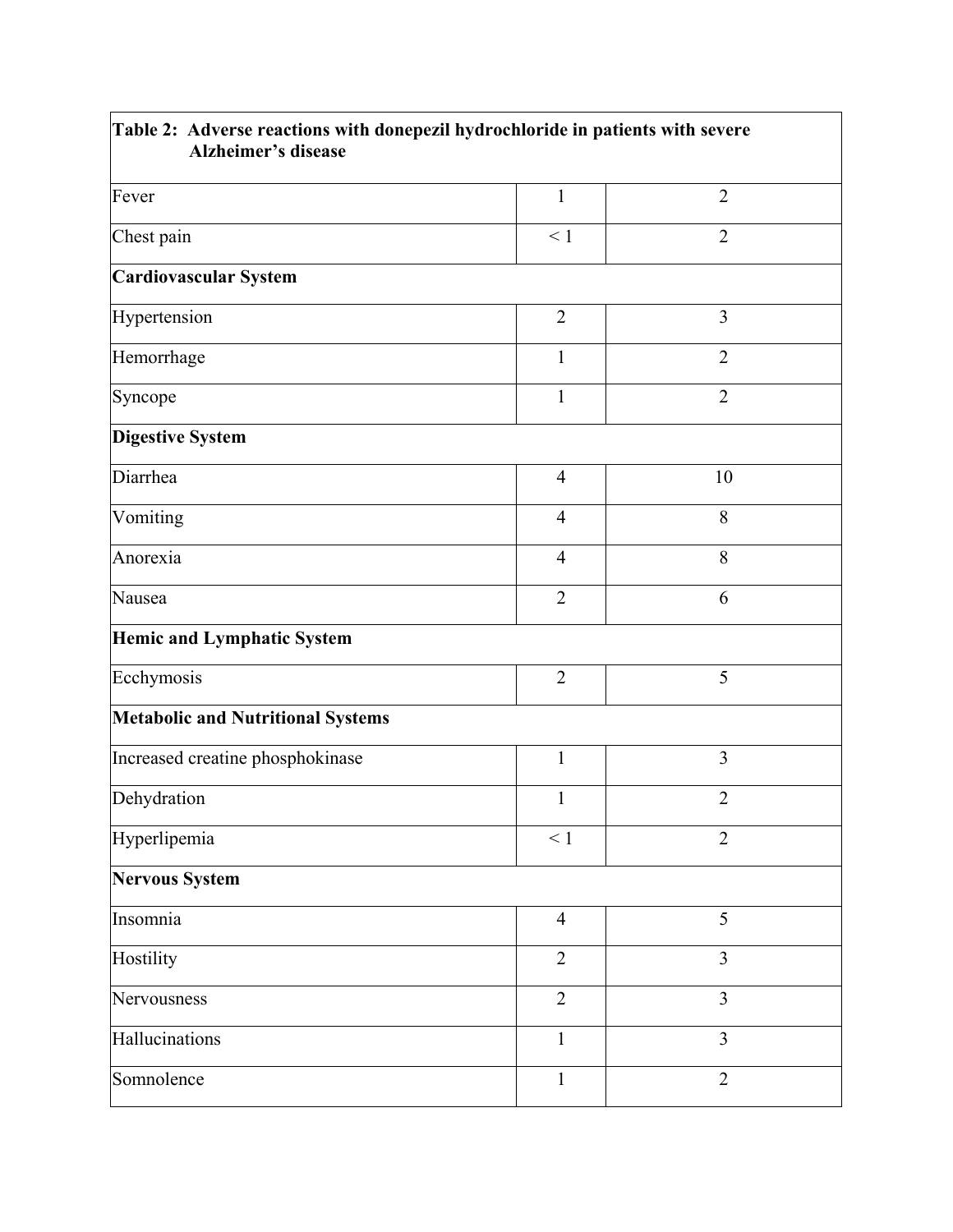| Table 2: Adverse reactions with donepezil hydrochloride in patients with severe<br><b>Alzheimer's disease</b> |                |                |
|---------------------------------------------------------------------------------------------------------------|----------------|----------------|
| <b>Dizziness</b>                                                                                              | 1              | $\overline{2}$ |
| Depression                                                                                                    | 1              | $\overline{2}$ |
| Confusion                                                                                                     | 1              | $\overline{2}$ |
| Emotional lability                                                                                            | 1              | $\overline{2}$ |
| Personality disorder                                                                                          | 1              | $\overline{2}$ |
| <b>Skin and Appendages</b>                                                                                    |                |                |
| Eczema                                                                                                        | $\overline{2}$ | 3              |
| <b>Urogenital System</b>                                                                                      |                |                |
| Urinary incontinence                                                                                          | 1              | $\overline{2}$ |

## **6.2 Postmarketing Experience**

The following adverse reactions have been identified during post-approval use of memantine hydrochloride and donepezil hydrochloride. Because these reactions are reported voluntarily from a population of uncertain size, it is not always possible to reliably estimate their frequency or establish a causal relationship to drug exposure.

## Memantine Hydrochloride

Acute renal failure, agranulocytosis, cardiac failure congestive, hepatitis, leukopenia (including neutropenia), pancreatitis, pancytopenia, Stevens-Johnson syndrome, suicidal ideation, thrombocytopenia, and thrombotic thrombocytopenic purpura.

## Donepezil Hydrochloride

Abdominal pain, agitation, cholecystitis, confusion, convulsions, hallucinations, heart block (all types), hemolytic anemia, hepatitis, hyponatremia, neuroleptic malignant syndrome, pancreatitis, and rash.

## **7 DRUG INTERACTIONS**

## **7.1 Use of Memantine with Drugs That Make the Urine Alkaline**

The clearance of memantine was reduced by about 80% under alkaline urine conditions at pH 8. Therefore, alterations of urine pH towards the alkaline condition may lead to an accumulation of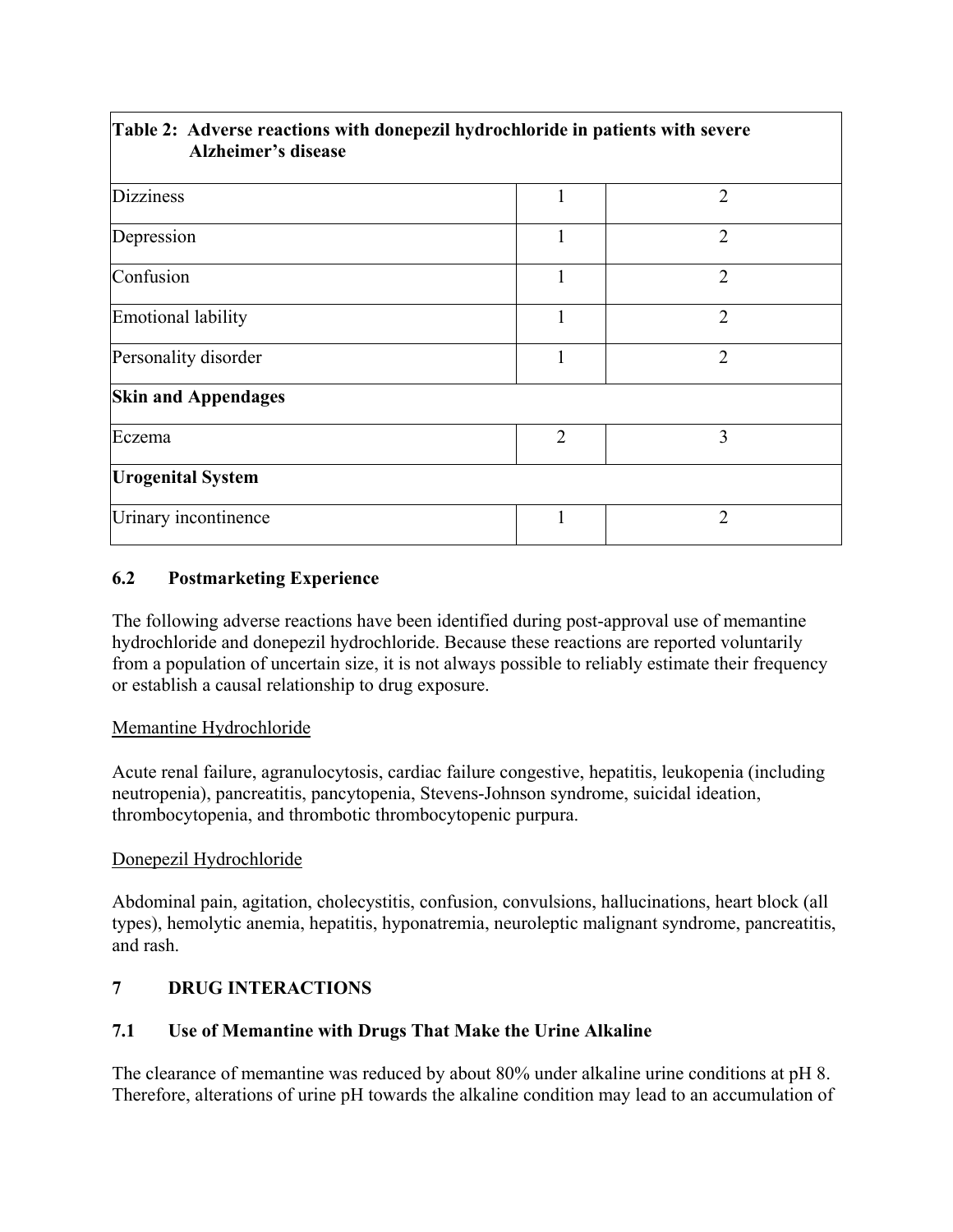the drug with a possible increase in adverse reactions. Urine pH is altered by diet, drugs (e.g., carbonic anhydrase inhibitors, sodium bicarbonate) and clinical state of the patient (e.g., renal tubular acidosis or severe infections of the urinary tract). Hence, memantine should be used with caution under these conditions.

# **7.2 Use of Memantine with Other N-methyl-D-aspartate (NMDA) Antagonists**

The combined use of memantine hydrochloride with other NMDA antagonists (amantadine, ketamine, and dextromethorphan) has not been systematically evaluated and such use should be approached with caution.

# **7.3 Effect of Other Drugs on the Metabolism of Donepezil**

Inhibitors of CYP3A4 (e.g., ketoconazole) and CYP2D6 (e.g., quinidine), inhibit donepezil metabolism *in vitro*. Whether there is a clinical effect of quinidine is not known. Inducers of CYP3A4 (e.g., phenytoin, carbamazepine, dexamethasone, rifampin, and phenobarbital) could increase the rate of elimination of donepezil.

## **7.4 Use of Donepezil with Anticholinergics**

Because of their mechanism of action, cholinesterase inhibitors, including donepezil hydrochloride, have the potential to interfere with the activity of anticholinergic medications.

# **7.5 Use of Donepezil with Cholinomimetics and Other Cholinesterase Inhibitors**

A synergistic effect may be expected when cholinesterase inhibitors, including donepezil hydrochloride, are given concurrently with succinylcholine, similar neuromuscular blocking agents, or cholinergic agonists such as bethanechol.

# **8. USE IN SPECIFIC POPULATIONS**

## **8.1 Pregnancy**

## Risk Summary

There are no adequate data on the developmental risk associated with the use of NAMZARIC or its active ingredients (memantine hydrochloride and donepezil hydrochloride) in pregnant women.

Adverse developmental effects (mortality and decreased body weight and skeletal ossification) were observed in the offspring of rats administered memantine or donepezil during pregnancy at doses associated with minimal maternal toxicity. These doses are higher than those used in humans at the recommended daily dose of NAMZARIC *[see Data]*.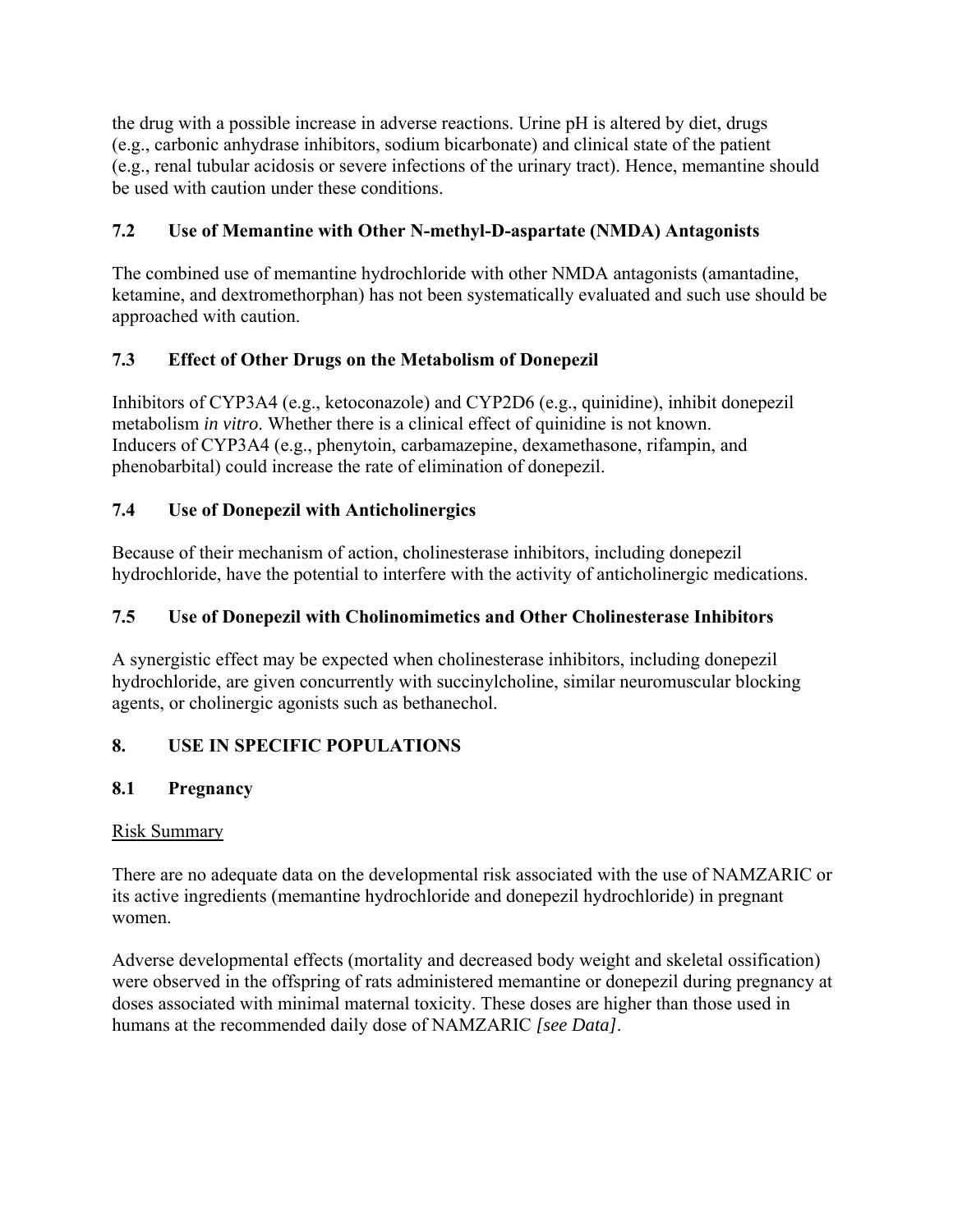In the U.S. general population, the estimated background risk of major birth defects and miscarriage in clinically recognized pregnancies is 2-4% and 15-20%, respectively. The background risk of major birth defects and miscarriage for the indicated population is unknown.

Data

## *Animal Data*

## *Memantine Hydrochloride*

Oral administration of memantine  $(2, 6, \text{or } 18 \text{ mg/kg/day})$  to rats during the period of organogenesis resulted in decreased skeletal ossification in fetuses at the highest dose tested. The higher no-effect dose for adverse developmental effects (6 mg/kg) is 2 times the dose of memantine at the recommended human daily dose (RHD) of NAMZARIC (28 mg memantine/10 mg donepezil) on a body surface area  $(mg/m<sup>2</sup>)$  basis.

Oral administration of memantine to rabbits (3, 10, or 30 mg/kg/day) during the period of organogenesis resulted in no adverse developmental effects. The highest dose tested is approximately 20 times the dose of memantine at the RHD of NAMZARIC on a mg/m<sup>2</sup> basis.

In rats, memantine (2, 6, or 18 mg/kg/day) was administered orally prior to and throughout mating and, in females, through the period of organogenesis or continuing throughout lactation to weaning. Decreased skeletal ossification in fetuses and decreased body weight in pups were observed at the highest dose tested. The higher no-effect dose for adverse developmental effects (6 mg/kg/day) is 2 times the dose of memantine at the RHD of NAMZARIC on a mg/m<sup>2</sup> basis.

Oral administration of memantine (2, 6, or 18 mg/kg/day) to rats from late gestation throughout lactation to weaning, resulted in decreased pup weights at the highest dose tested. The higher noeffect dose (6 mg/kg/day) is approximately 2 times the dose of memantine at the RHD of NAMZARIC on a mg/m<sup>2</sup> basis.

## *Donepezil Hydrochloride*

Oral administration of donepezil to rats and rabbits during the period of organogenesis resulted in no adverse developmental effects. The highest doses (16 and 10 mg/kg/day, respectively) were approximately 15 and 7 times, respectively, the dose of donepezil at the RHD of NAMZARIC on a mg/m<sup>2</sup> basis.

Oral administration of donepezil (1, 3, or 10 mg/kg/day) to rats during late gestation and throughout lactation to weaning resulted in an increase in stillbirths and offspring mortality at the highest dose tested. The higher no-effect dose (3 mg/kg/day) is approximately 3 times the dose of done pezil at the RHD of NAMZARIC on a mg/m<sup>2</sup> basis.

## **8.2 Lactation**

## Risk Summary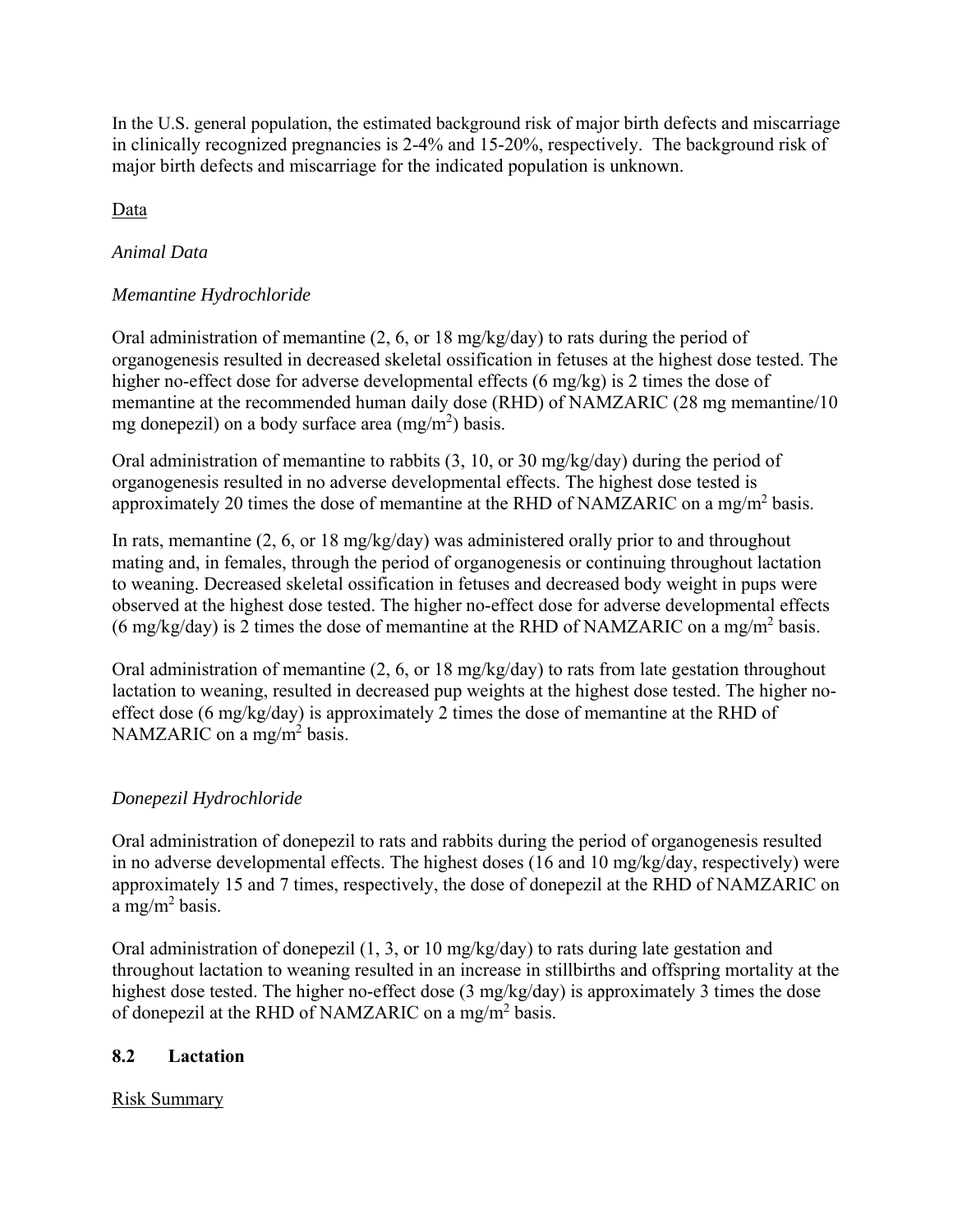There are no data on the presence of memantine or donepezil in human milk, the effects on the breastfed infant, or the effects of NAMZARIC or its metabolites on milk production.

The developmental and health benefits of breastfeeding should be considered along with the mother's clinical need for NAMZARIC and any potential adverse effects on the breastfed infant from NAMZARIC or from the underlying maternal condition.

## **8.4 Pediatric Use**

Safety and effectiveness of NAMZARIC in pediatric patients have not been established.

Memantine failed to demonstrate efficacy in two 12-week controlled clinical studies of 578 pediatric patients aged 6-12 years with autism spectrum disorders (ASD), including autism, Asperger's disorder and Pervasive Development Disorder - Not Otherwise Specified (PDD-NOS). Memantine has not been studied in pediatric patients under 6 years of age or over 12 years of age. Memantine treatment was initiated at 3 mg/day and the dose was escalated to the target dose (weight-based) by week 6. Oral doses of memantine 3, 6, 9, or 15 mg extended-release capsules were administered once daily to patients with weights < 20 kg, 20-39 kg, 40-59 kg and  $\geq 60$  kg, respectively.

In a randomized, 12-week double-blind, placebo-controlled parallel study (Study A) in patients with autism, there was no statistically significant difference in the Social Responsiveness Scale (SRS) total raw score between patients randomized to memantine (n=54) and those randomized to placebo (n=53). In a 12-week responder-enriched randomized withdrawal study (Study B) in 471 patients with ASD, there was no statistically significant difference in the loss of therapeutic response rates between patients randomized to remain on full-dose memantine (n=153) and those randomized to switch to placebo (n=158).

The overall risk profile of memantine in pediatric patients was generally consistent with the known risk profile in adults *[see Adverse Reactions (6.1)]*.

In Study A, the adverse reactions in the memantine group  $(n=56)$  that were reported in at least 5% of patients and at least twice the frequency of the placebo group (N=58) are listed in Table 3:

| <b>Adverse Reaction</b>                                | <b>Memantine</b><br>$N=56$ | <b>Placebo</b><br>$N=58$ |
|--------------------------------------------------------|----------------------------|--------------------------|
| Cough                                                  | 8.9%                       | 3.4%                     |
| Influenza                                              | 7.1%                       | 3.4%                     |
| Rhinorrhea                                             | 5.4%                       | $0\%$                    |
| Agitation                                              | 5.4%                       | $1.7\%$                  |
| Discontinuations due to adverse reactions <sup>a</sup> |                            |                          |
| Aggression                                             | 3.6%                       | 1.7%                     |
| Irritability                                           | 1.8%                       | 3.4%                     |

| Table 3: Study A Commonly Reported Adverse Reactions With a Frequency $\geq$ |
|------------------------------------------------------------------------------|
| 5% and Twice That of Placebo                                                 |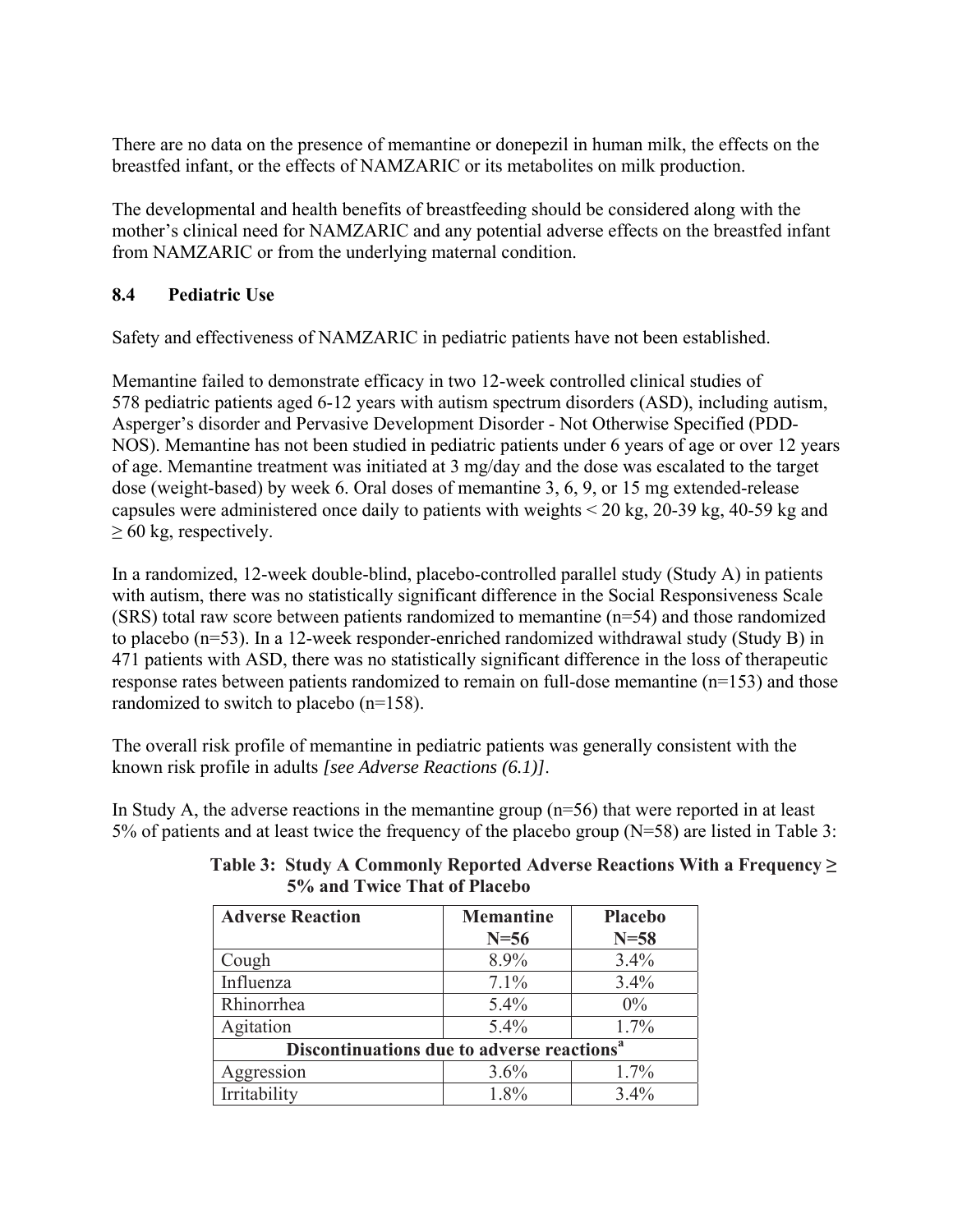a Reported adverse reactions leading to discontinuation in more than one patient in either treatment group.

The adverse reactions that were reported in at least 5% of patients in the 12-48 week open-label study to identify responders to enroll in Study B are listed in Table 4:

| $1.44$ , $2.54$ , $2.54$ , $2.54$ , $2.54$ , $2.54$ , $3.54$ , $3.54$ , $3.54$ , $3.54$ |                  |  |
|-----------------------------------------------------------------------------------------|------------------|--|
| <b>Adverse Reaction</b>                                                                 | <b>Memantine</b> |  |
|                                                                                         | $N=903$          |  |
| Headache                                                                                | 8.0%             |  |
| Nasopharyngitis                                                                         | $6.3\%$          |  |
| Pyrexia                                                                                 | 5.8%             |  |
| Irritability                                                                            | $5.4\%$          |  |
| Discontinuations due to adverse reactions <sup>a</sup>                                  |                  |  |
| Irritability                                                                            | $1.2\%$          |  |
| Aggression                                                                              | 1.0%             |  |
| At least 1% incidence of adverse reactions leading to premature discontinuation.        |                  |  |

**Table 4: 12-48 Week Open Label Lead-In study to Study B Commonly Reported Adverse Reactions with a Frequency ≥ 5%** 

In the randomized withdrawal study (Study B), the adverse reaction in patients randomized to placebo (n=160) and reported in at least 5% of patients and at twice the frequency of the fulldose memantine treatment group (n=157) was irritability (5.0% vs 2.5%).

In a juvenile animal study, male and female juvenile rats were administered memantine (15, 30, and 45 mg/kg/day) starting on postnatal day (PND) 14 through PND 70. Body weights were reduced at 45 mg/kg/day. Delays in sexual maturation were noted in male and female rats at doses  $\geq$  30 mg/kg/day. Memantine induced neuronal lesions in several areas of the brain on PND 15 and 17 at doses ≥ 30 mg/kg/day. Behavioral toxicity (decrease percent of auditory startle habituation) was noted for animals in the 45 mg/kg/day dose group. The 15 mg/kg/day dose was considered the No-Observed-Adverse-Effect-Level (NOAEL) for this study.

In a second juvenile rat toxicity study, male and female juvenile rats were administered memantine (1, 3, 8, 15, 30, and 45 mg/kg/day) starting on postnatal day (PND) 7 through PND 70. Due to early memantine-related mortality, the 30 and 45 mg/kg/day dose groups were terminated without further evaluation. Memantine induced apoptosis or neuronal degeneration in several areas of the brain on PND 8, 10, and 17 at a dose of 15 mg/kg/day. The NOAEL for apoptosis and neuronal degeneration was 8 mg/kg/day. Behavioral toxicity (effects on motor activity, auditory startle habituation, and learning and memory) was noted at doses  $> 3$ mg/kg/day during treatment, but was not seen after drug discontinuation. Therefore, the 1 mg/kg/day dose was considered the NOAEL for the neurobehavioral effect in this study.

# **8.5 Geriatric Use**

Memantine Hydrochloride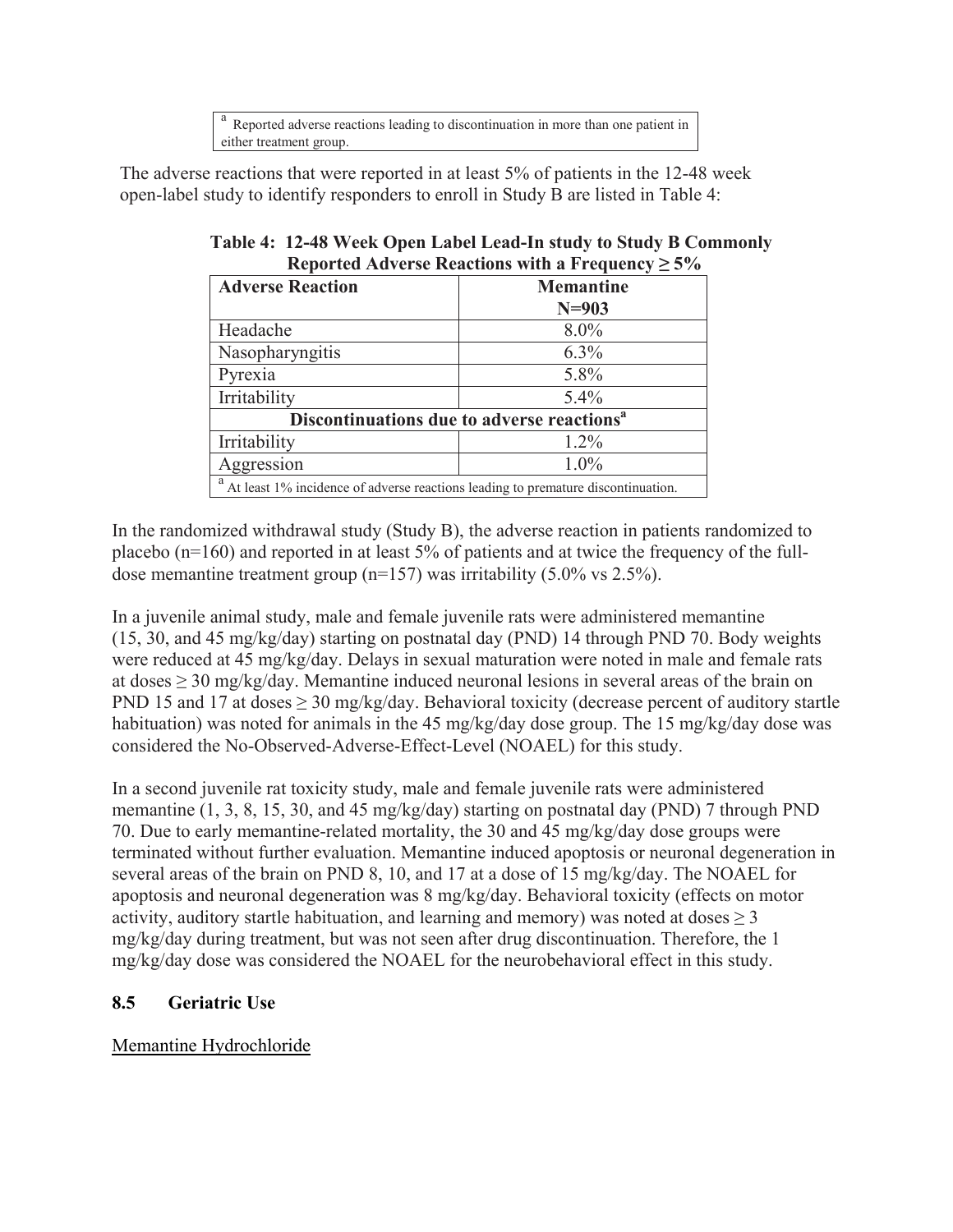The majority of people with Alzheimer's disease are 65 years and older. In the clinical study of memantine hydrochloride extended-release, the mean age of patients was approximately 77 years; over 91% of patients were 65 years of age and older, 67% were 75 years of age and older, and 14% were 85 years of age and older. The efficacy and safety data presented in the clinical trials section were obtained from these patients. There were no clinically meaningful differences in most adverse events reported by patients  $\geq 65$  years old and  $\leq 65$  years old.

## Donepezil Hydrochloride

The mean age of patients enrolled in the clinical studies with donepezil hydrochloride was 73 years; 80% of these patients were between 65 and 84 years of age, and 49% of patients 75 years of age and older. The efficacy and safety data presented in the clinical trials section were obtained from these patients. There were no clinically significant differences in most adverse events reported by patients  $\geq 65$  years old and  $\leq 65$  years old.

## **8.6 Renal Impairment**

A dosage reduction is recommended in patients with severe renal impairment *[see Dosage and Administration (2.3) and Clinical Pharmacology (12.3)]*. No dosage adjustment is needed in patients with mild or moderate renal impairment.

## **8.7 Hepatic Impairment**

No dosage adjustment is needed in patients with mild or moderate hepatic impairment. NAMZARIC has not been studied in patients with severe hepatic impairment *[see Clinical Pharmacology (12.3)]*.

## **10 OVERDOSAGE**

Memantine hydrochloride and donepezil hydrochloride are the two active ingredients of NAMZARIC. No specific antidote for memantine hydrochloride overdose is known; however, elimination of memantine can be increased by acidification of the urine. Tertiary anticholinergics such as atropine may be used as an antidote for donepezil hydrochloride overdose. In managing cases of overdose, consider the possibility of multiple drug involvement. In case of overdose, call Poison Control Center at 1-800-222-1222 for the latest recommendation. In general, supportive measures should be utilized, and treatment should be symptomatic.

## Memantine Hydrochloride

Signs and symptoms most often accompanying overdosage with other formulations of memantine in clinical trials and from worldwide marketing experience, alone or in combination with other drugs and/or alcohol, include agitation, asthenia, bradycardia, confusion, coma, dizziness, ECG changes, increased blood pressure, lethargy, loss of consciousness, psychosis, restlessness, slowed movement, somnolence, stupor, unsteady gait, visual hallucinations, vertigo, vomiting, and weakness. The largest known ingestion of memantine worldwide was 2 grams in an individual who took memantine in conjunction with unspecified antidiabetic medications. This person experienced coma, diplopia, and agitation, but subsequently recovered.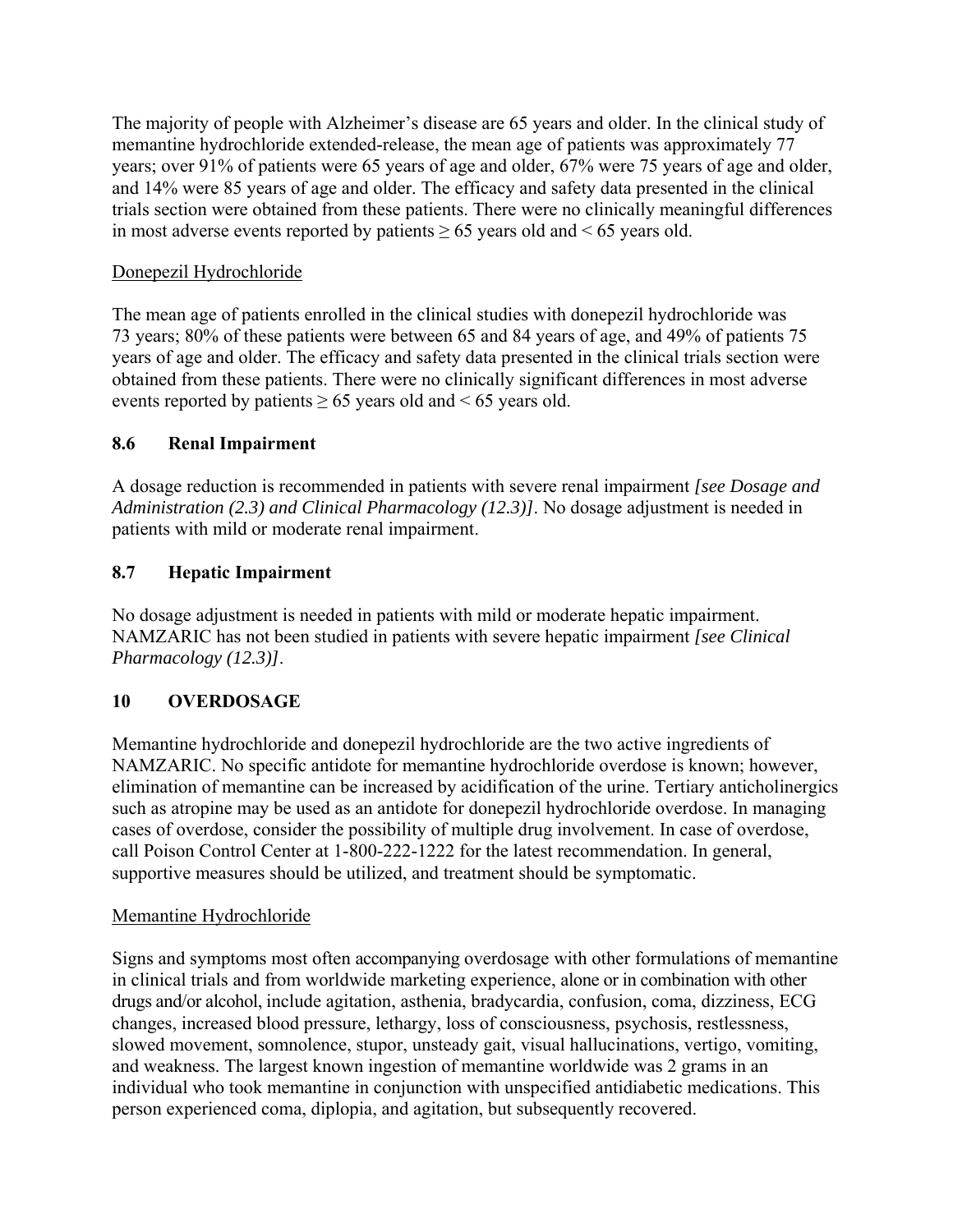One patient participating in a memantine hydrochloride extended-release clinical trial unintentionally took 112 mg of memantine hydrochloride extended-release daily for 31 days and experienced elevated serum uric acid, elevated serum alkaline phosphatase, and low platelet count.

No fatalities have been noted with overdoses of memantine alone. A fatal outcome has very rarely been reported when memantine has been ingested as part of overdosing with multiple drugs; in those instances, the relationship between memantine and a fatal outcome has been unclear.

## Donepezil Hydrochloride

Overdosage with cholinesterase inhibitors can result in cholinergic crisis characterized by severe nausea, vomiting, salivation, sweating, bradycardia, hypotension, respiratory depression, collapse, and convulsions. Increasing muscle weakness is a possibility and may result in death if respiratory muscles are involved. Tertiary anticholinergics such as atropine may be used as an antidote for donepezil hydrochloride overdosage. Intravenous atropine sulfate titrated to effect is recommended: an initial dose of 1.0 to 2.0 mg IV with subsequent doses based upon clinical response. Atypical responses in blood pressure and heart rate have been reported with other cholinomimetics when coadministered with quaternary anticholinergics such as glycopyrrolate. It is not known whether donepezil hydrochloride and/or its metabolites can be removed by dialysis (hemodialysis, peritoneal dialysis, or hemofiltration).

Dose-related signs of toxicity in animals included reduced spontaneous movement, prone position, staggering gait, lacrimation, clonic convulsions, depressed respiration, salivation, miosis, tremors, fasciculation, and lower body surface temperature.

## **11 DESCRIPTION**

NAMZARIC contains memantine, an orally active NMDA receptor antagonist, as the hydrochloride salt and donepezil, a reversible inhibitor of the enzyme acetylcholinesterase, as the hydrochloride salt.

## Memantine Hydrochloride

The chemical name for memantine hydrochloride is 1-amino-3,5-dimethyladamantane hydrochloride with the following structural formula:

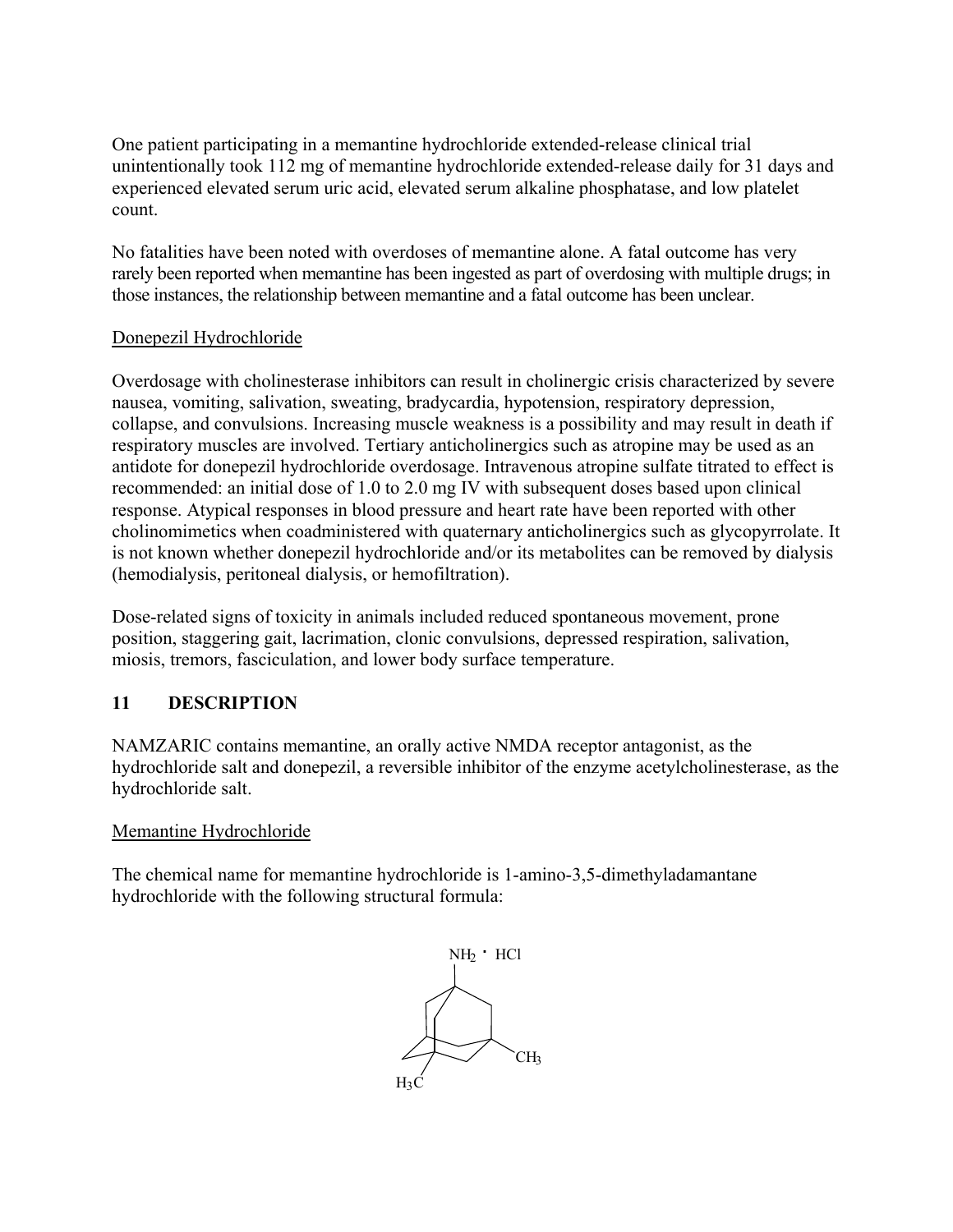The molecular formula is  $C_{12}H_{21}N \cdot HCl$  and the molecular weight is 215.76. Memantine hydrochloride occurs as a fine white to off-white powder.

## Donepezil Hydrochloride

The chemical name for donepezil hydrochloride is 2,3-dihydro-5,6-dimethoxy-2-[[1- (phenylmethyl)-4-piperidinyl]methyl]-1H-inden-1-one hydrochloride.



The molecular formula is  $C_2$ <sup>4H<sub>29</sub>NO<sub>3</sub>•HCl and the molecular weight is 415.96. Donepezil</sup> hydrochloride is a white crystalline powder.

NAMZARIC extended-release capsules contain 7 mg, 14, 21 mg or 28 mg memantine hydrochloride, 10 mg donepezil hydrochloride, and the following inactive ingredients: colloidal silicon dioxide, corn starch, ethylcellulose, hypromellose, lactose monohydrate, magnesium stearate, medium chain triglycerides, microcrystalline cellulose, oleic acid, polyethylene glycol, povidone, sugar spheres, and talc. The capsule shells contain gelatin and titanium dioxide and are imprinted with shellac glaze and black iron oxide. Colorants are FD&C Blue No. 1 (7 mg/10 mg, 14 mg/10 mg, 28 mg/10 mg), FD&C Yellow No. 6 (7 mg/10 mg, 21 mg/10 mg), red iron oxide  $(7 \text{ mg}/10 \text{ mg}, 21 \text{ mg}/10 \text{ mg})$ , and yellow iron oxide  $(7 \text{ mg}/10 \text{ mg}, 14 \text{ mg}/10 \text{ mg}, 21 \text{ mg}/10 \text{ mg})$ .

## **12 CLINICAL PHARMACOLOGY**

## **12.1 Mechanism of Action**

NAMZARIC capsules contain two approved medications: memantine hydrochloride and donepezil hydrochloride. Each of those medications is postulated to have a different mechanism in Alzheimer's disease.

## Memantine

Persistent activation of central nervous system NMDA receptors by the excitatory amino acid glutamate has been hypothesized to contribute to the symptomatology of Alzheimer's disease. Memantine is postulated to exert its therapeutic effect through its action as a low to moderate affinity uncompetitive (open channel) NMDA receptor antagonist which binds preferentially to the NMDA receptor-operated cation channels. There is no evidence that memantine prevents or slows neurodegeneration in patients with Alzheimer's disease.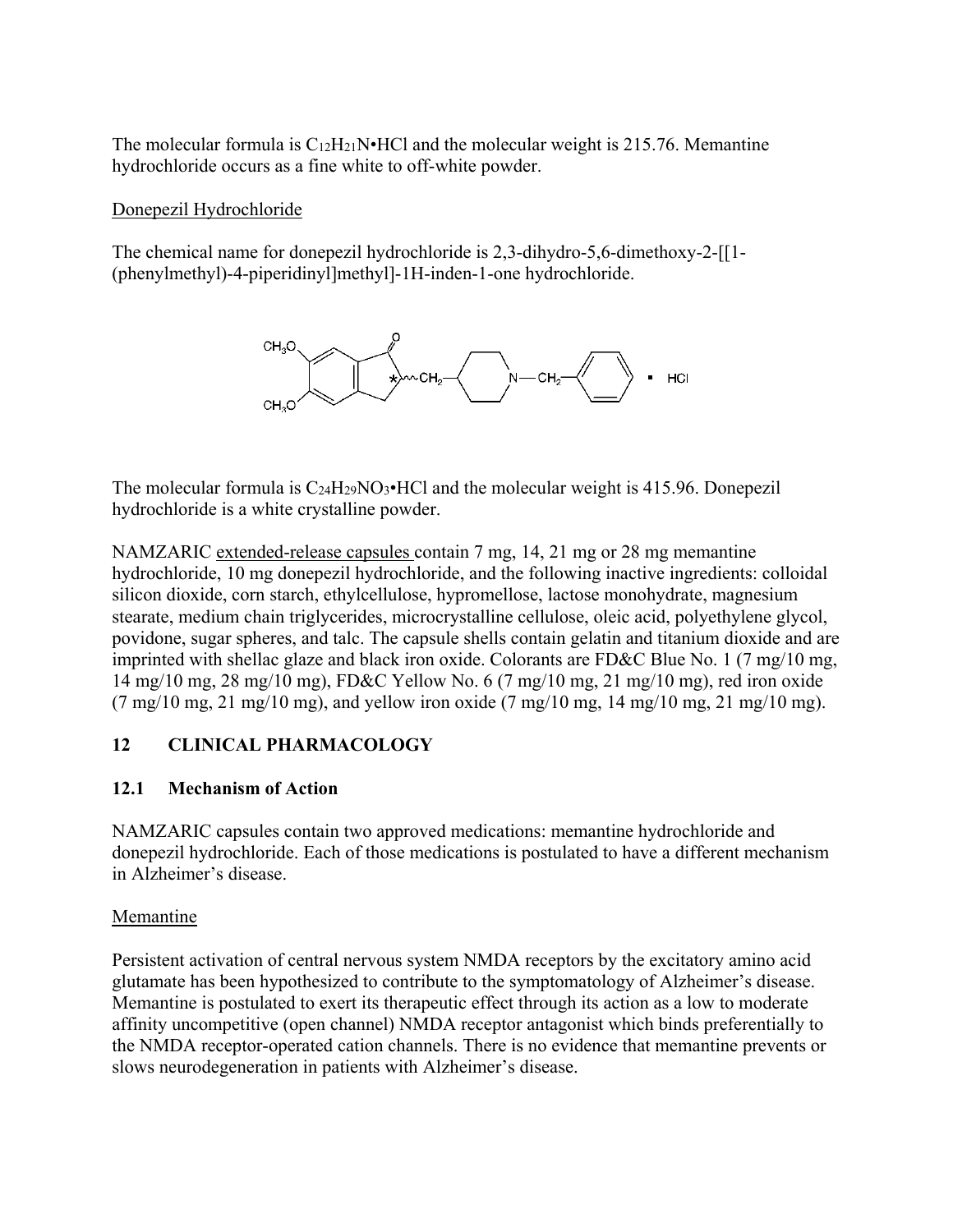## Donepezil

Current theories on the pathogenesis of the cognitive signs and symptoms of Alzheimer's disease attribute some of them to a deficiency of cholinergic neurotransmission. Donepezil is postulated to exert its therapeutic effect by enhancing cholinergic function. This is accomplished by increasing the concentration of acetylcholine in the central nervous system through reversible inhibition of its hydrolysis by acetylcholinesterase. There is no evidence that donepezil prevents or slows neurodegeneration in patients with Alzheimer's disease.

## **12.3 Pharmacokinetics**

## *NAMZARIC*

NAMZARIC was bioequivalent to co-administration of individual memantine hydrochloride extended-release and donepezil hydrochloride.

Exposure (AUC and C<sub>max</sub>) of memantine and donepezil following NAMZARIC administration in the fed or fasted state was similar. Further, exposure of memantine and donepezil following NAMZARIC administration as intact capsule or capsule contents sprinkled on applesauce was similar in healthy subjects.

## *Memantine Hydrochloride*

Memantine is well absorbed after oral administration and has linear pharmacokinetics over the therapeutic dose range. It is excreted predominantly unchanged in urine and has a terminal elimination half-life of about 60-80 hours. In a study comparing 28 mg once-daily memantine hydrochloride extended-release to 10 mg twice-daily memantine hydrochloride, C<sub>max</sub> and AUC<sub>0-24</sub> values were 48% and 33% higher for the memantine hydrochloride extended-release dosage regimen, respectively.

## Absorption

After multiple dose administration of memantine hydrochloride extended-release, memantine peak concentrations occur around 9-12 hours postdose. There is no difference in the absorption of memantine hydrochloride extended-release when the capsule is taken intact or when the contents are sprinkled on applesauce.

After single-dose administration, there is no difference in memantine exposure, based on  $C_{\text{max}}$  or AUC, for memantine hydrochloride extended-release when the drug product is administered with food or on an empty stomach. However, peak plasma concentrations are achieved about 18 hours after administration with food versus approximately 25 hours after administration on an empty stomach.

## **Distribution**

The mean volume of distribution of memantine is 9-11 L/kg and the plasma protein binding is low  $(45%).$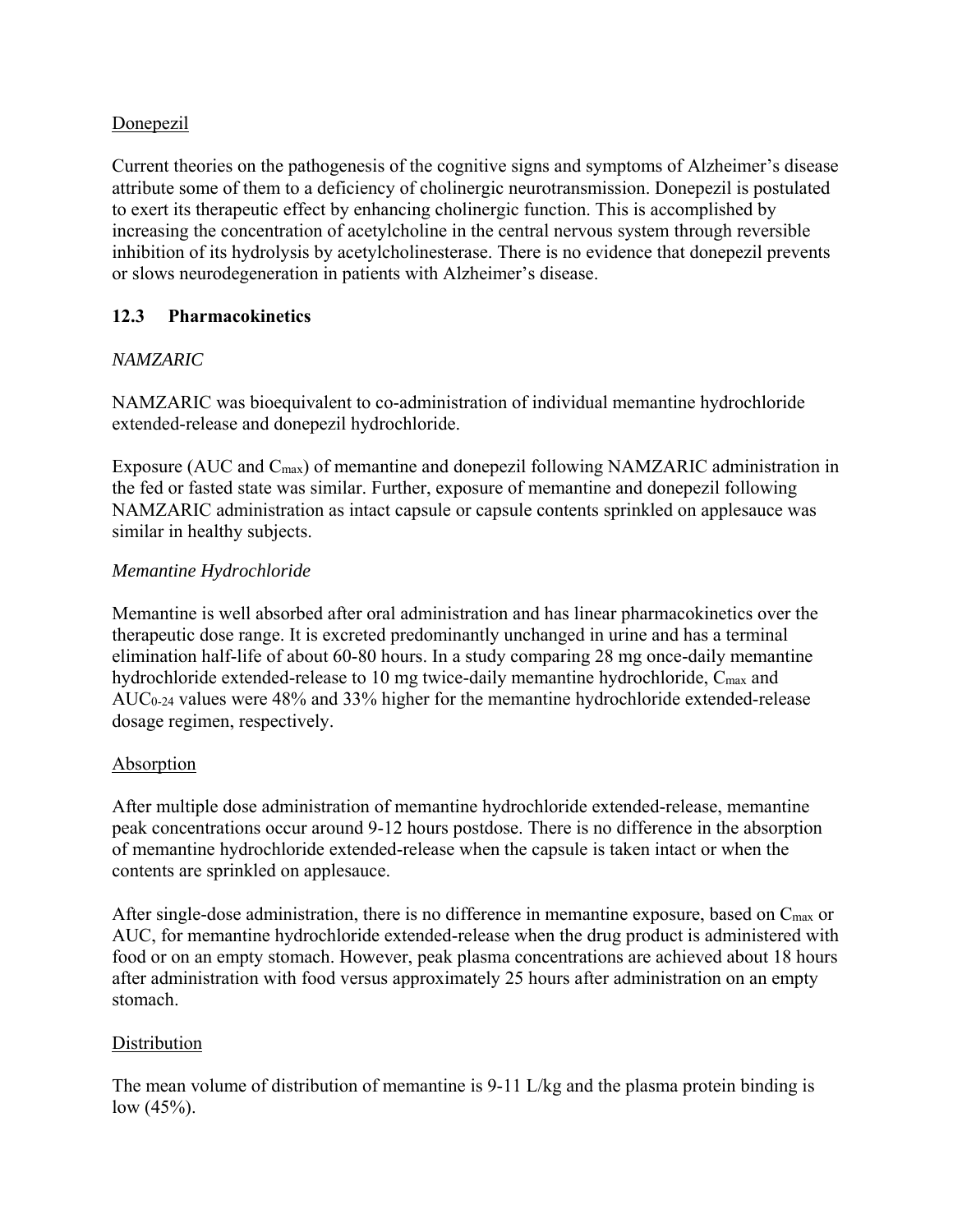## Metabolism

Memantine undergoes partial hepatic metabolism. The hepatic microsomal CYP450 enzyme system does not play a significant role in the metabolism of memantine.

## Elimination

Memantine is excreted predominantly in the urine, unchanged, and has a terminal elimination half-life of about 60-80 hours. About 48% of administered drug is excreted unchanged in urine; the remainder is converted primarily to three polar metabolites which possess minimal NMDA receptor antagonistic activity: the N-glucuronide conjugate, 6-hydroxy memantine, and 1-nitroso-deaminated memantine. A total of 74% of the administered dose is excreted as the sum of the parent drug and the N-glucuronide conjugate. Renal clearance involves active tubular secretion moderated by pH dependent tubular reabsorption.

#### *Pharmacokinetics in Special Populations*

#### Renal Impairment

Memantine pharmacokinetics were evaluated following single oral administration of 20 mg memantine hydrochloride in 8 subjects with mild renal impairment (creatinine clearance, CLcr,  $> 50 - 80$  mL/min), 8 subjects with moderate renal impairment (CLcr 30 – 49 mL/min), 7 subjects with severe renal impairment (CLcr 5 – 29 mL/min) and 8 healthy subjects (CLcr > 80 mL/min) matched as closely as possible by age, weight and gender to the subjects with renal impairment. Mean AUC<sub>0- $\infty$ </sub> increased by 4%, 60%, and 115% in subjects with mild, moderate, and severe renal impairment, respectively, compared to healthy subjects. The terminal elimination half-life increased by 18%, 41%, and 95% in subjects with mild, moderate, and severe renal impairment, respectively, compared to healthy subjects *[see Dosage and Administration (2.3) and Use in Specific Populations (8.6)]*.

#### Hepatic Impairment

Memantine pharmacokinetics were evaluated following the administration of single oral doses of 20 mg in 8 subjects with moderate hepatic impairment (Child-Pugh Class B, score 7-9) and 8 subjects who were age-, gender-, and weight-matched to the hepatically-impaired subjects. There was no change in memantine exposure (based on Cmax and AUC) in subjects with moderate hepatic impairment as compared with healthy subjects. However, terminal elimination half-life increased by about 16% in subjects with moderate hepatic impairment as compared with healthy subjects. The pharmacokinetics of memantine has not been evaluated in patients with severe hepatic impairment.

## Gender

Following multiple dose administration of memantine hydrochloride 20 mg daily, females had about 45% higher exposure than males, but there was no difference in exposure when body weight was taken into account.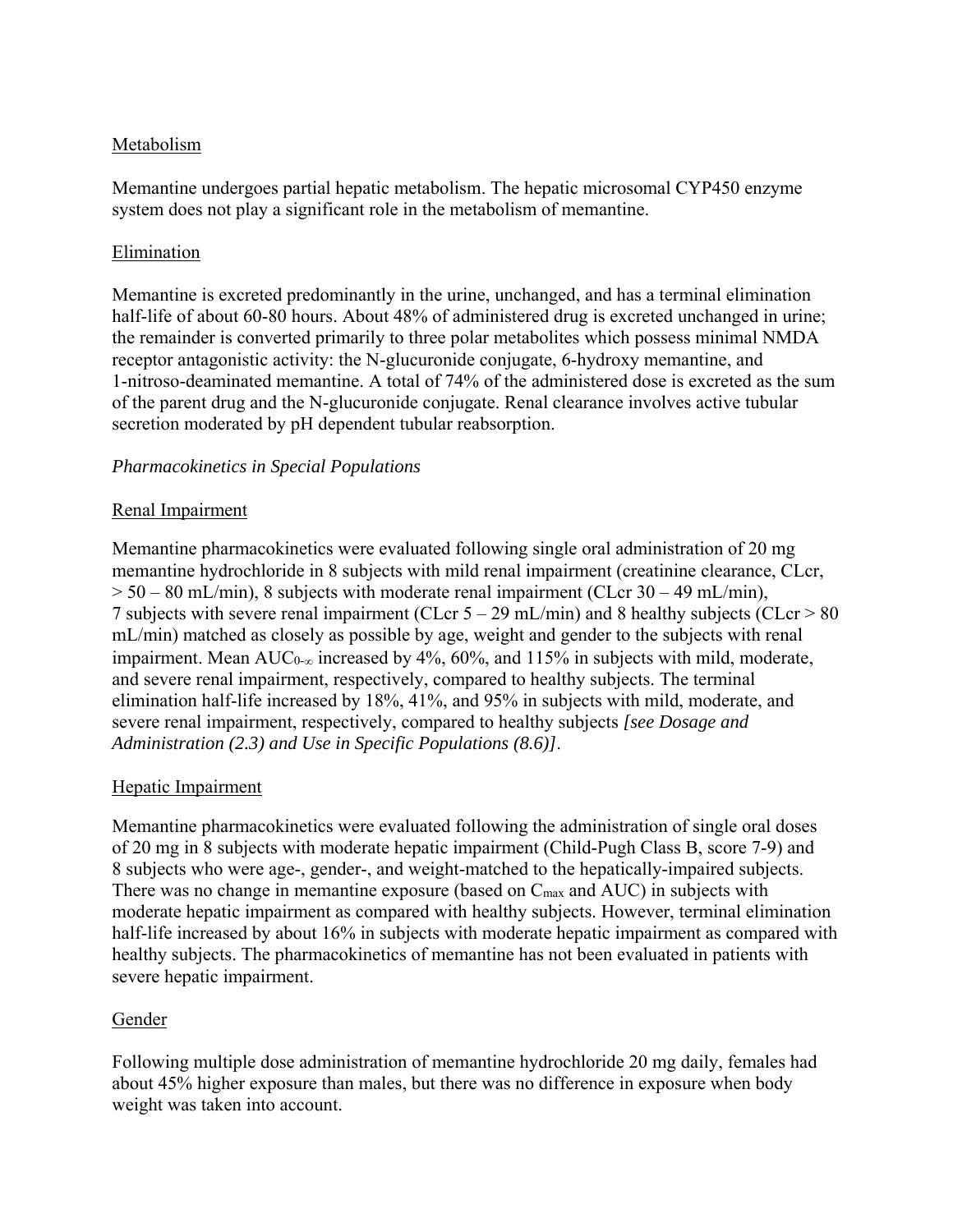## Elderly

The pharmacokinetics of memantine in young and elderly subjects are similar.

## *Drug-Drug Interactions*

## Use with Cholinesterase Inhibitors

Coadministration of memantine with the AChE inhibitor donepezil hydrochloride did not affect the pharmacokinetics of either compound. Furthermore, memantine did not affect AChE inhibition by donepezil. In a 24-week controlled clinical study in patients with moderate to severe Alzheimer's disease, the adverse event profile observed with a combination of memantine immediate-release and donepezil was similar to that of donepezil alone.

## Effect of Memantine on the Metabolism of Other Drugs

*In vitro* studies conducted with marker substrates of CYP450 enzymes (CYP1A2, -2A6, -2C9, -2D6, -2E1, -3A4) showed minimal inhibition of these enzymes by memantine. In addition, *in vitro* studies indicate that at concentrations exceeding those associated with efficacy, memantine does not induce the cytochrome P450 isozymes CYP1A2, -2C9, -2E1 and -3A4/5. No pharmacokinetic interactions with drugs metabolized by these enzymes are expected.

Pharmacokinetic studies evaluated the potential of memantine for interaction with warfarin and bupropion. Memantine did not affect the pharmacokinetics of the CYP2B6 substrate bupropion or its metabolite hydroxybupropion. Furthermore, memantine did not affect the pharmacokinetics or pharmacodynamics of warfarin as assessed by prothrombin INR.

## Effect of Other Drugs on Memantine

Memantine is predominantly renally eliminated, and drugs that are substrates and/or inhibitors of the CYP450 system are not expected to alter the pharmacokinetics of memantine. A single dose of bupropion did not affect the pharmacokinetics of memantine at steady state.

## Drugs Eliminated via Renal Mechanisms

Because memantine is eliminated in part by tubular secretion, coadministration of drugs that use the same renal cationic system, including hydrochlorothiazide (HCTZ), triamterene (TA), metformin, cimetidine, ranitidine, quinidine, and nicotine, could potentially result in altered plasma levels of both agents. However, coadministration of memantine hydrochloride and HCTZ/TA did not affect the bioavailability of either memantine or TA, and the bioavailability of HCTZ decreased by 20%. In addition, coadministration of memantine hydrochloride with the antihyperglycemic drug Glucovance<sup>®</sup> (glyburide and metformin hydrochloride) did not affect the pharmacokinetics of memantine, metformin, and glyburide. Furthermore, memantine did not modify the serum glucose lowering effect of Glucovance<sup>®</sup>, indicating the absence of a pharmacodynamic interaction.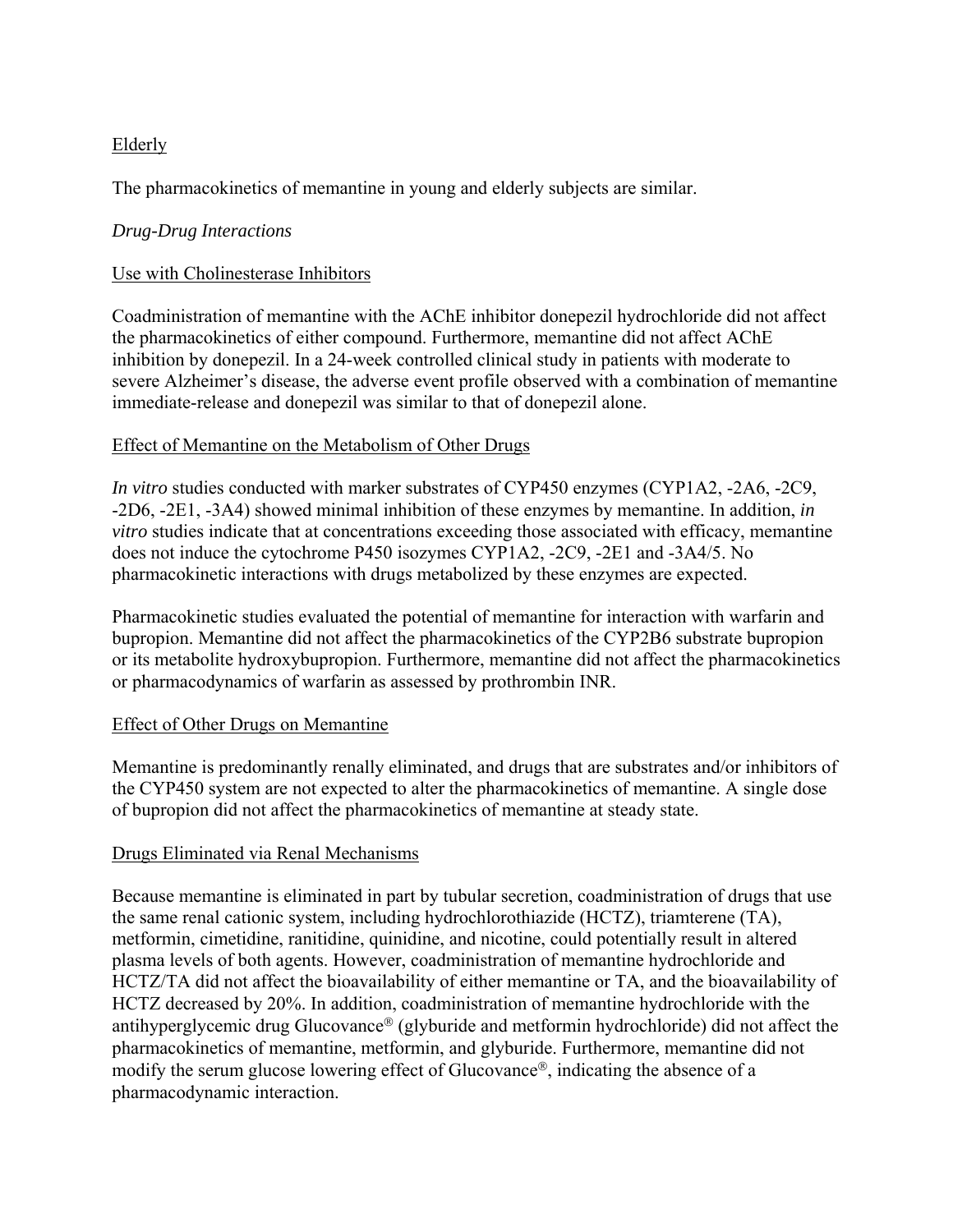#### Drugs Highly Bound to Plasma Proteins

Because the plasma protein binding of memantine is low (45%), an interaction with drugs that are highly bound to plasma proteins, such as warfarin and digoxin, is unlikely.

## *Donepezil Hydrochloride*

Pharmacokinetics of donepezil are linear over a dose range of 1-10 mg given once daily. The rate and extent of absorption of donepezil hydrochloride tablets are not influenced by food.

Donepezil is absorbed with a relative oral bioavailability of 100% and reaches peak plasma concentrations in 3 to 4 hours.

The elimination half-life of donepezil is about 70 hours, and the mean apparent plasma clearance (Cl/F) is 0.13 – 0.19 L/hr/kg. Following multiple dose administration, donepezil accumulates in plasma by 4-7 fold, and steady state is reached within 15 days. The steady-state volume of distribution is 12 - 16 L/kg. Donepezil is approximately 96% bound to human plasma proteins, mainly to albumins (about 75%) and alpha-1-acid glycoprotein (about 21%) over the concentration range of 2-1000 ng/mL.

Donepezil is both excreted in the urine intact and extensively metabolized to four major metabolites, two of which are known to be active, and a number of minor metabolites, not all of which have been identified. Donepezil is metabolized by CYP 450 isoenzymes 2D6 and 3A4 and undergoes glucuronidation. Following administration of  ${}^{14}C$ -labeled donepezil, plasma radioactivity, expressed as a percent of the administered dose, was present primarily as intact donepezil (53%) and as 6-O-desmethyl donepezil (11%), which has been reported to inhibit AChE to the same extent as donepezil *in vitro* and was found in plasma at concentrations equal to about 20% of donepezil. Approximately 57% and 15% of the total radioactivity was recovered in urine and feces, respectively, over a period of 10 days, while 28% remained unrecovered, with about 17% of the donepezil dose recovered in the urine as unchanged drug. Examination of the effect of CYP2D6 genotype in Alzheimer's patients showed differences in clearance values among CYP2D6 genotype subgroups. When compared to the extensive metabolizers, poor metabolizers had a 31.5% slower clearance and ultra-rapid metabolizers had a 24% faster clearance. These results suggest CYP2D6 has a minor role in the metabolism of donepezil.

## Renal Impairment

In a study of 11 patients with moderate to severe renal impairment (CLcr < 18 mL/min/ 1.73 m<sup>2</sup>) the clearance of donepezil hydrochloride did not differ from 11 age- and sex-matched healthy subjects.

## Hepatic Disease

In a study of 10 patients with stable alcoholic cirrhosis, the clearance of donepezil hydrochloride was decreased by 20% relative to 10 healthy age- and sex-matched subjects.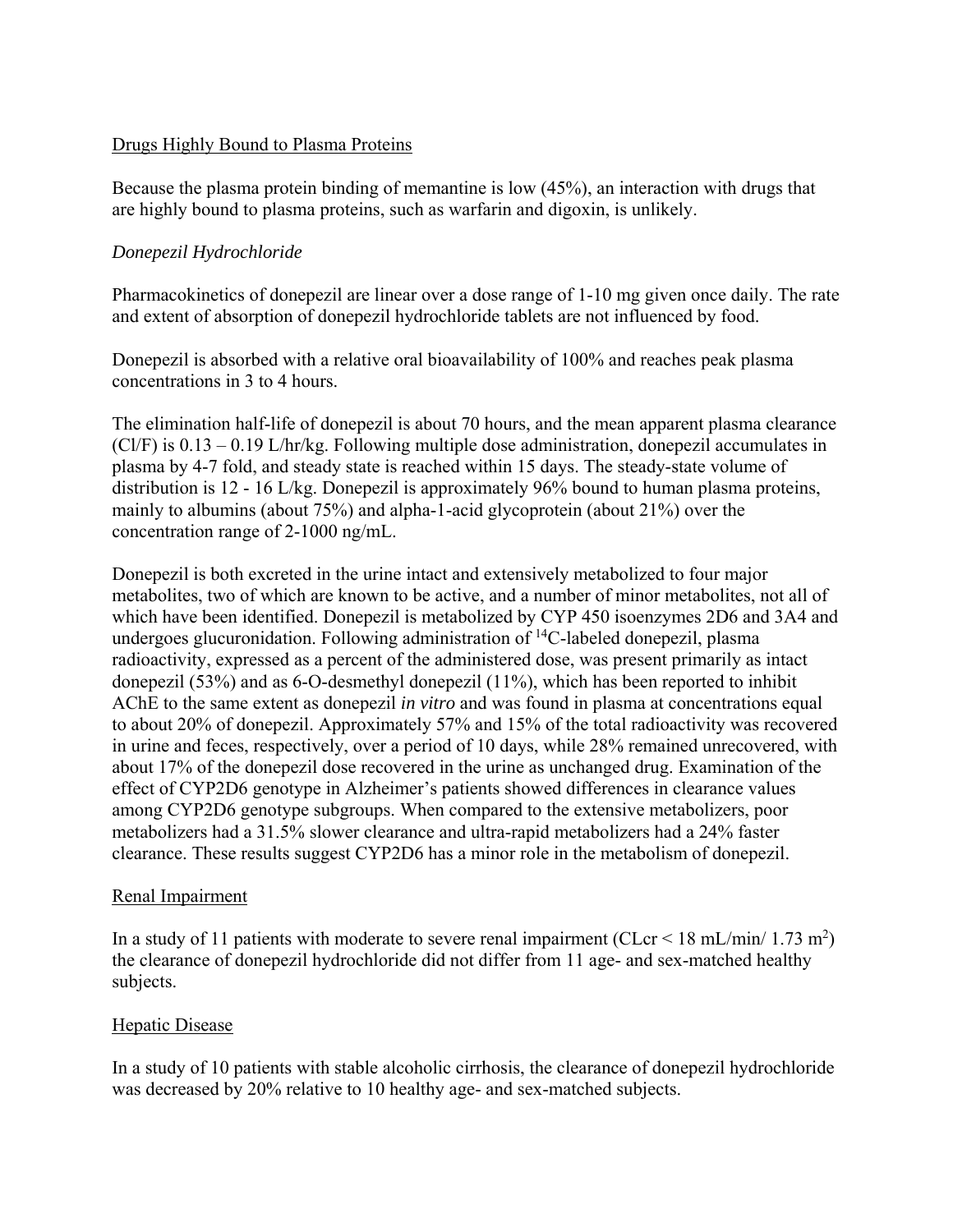#### Age

No formal pharmacokinetic study was conducted to examine age-related differences in the pharmacokinetics of donepezil hydrochloride. Population pharmacokinetic analysis suggested that the clearance of donepezil in patients decreases with increasing age. When compared with 65-year old, subjects, 90-year old subjects have a 17% decrease in clearance, while 40-year old subjects have a 33% increase in clearance. The effect of age on donepezil clearance may not be clinically significant.

#### Gender and Race

No specific pharmacokinetic study was conducted to investigate the effects of gender and race on the disposition of donepezil hydrochloride. However, retrospective pharmacokinetic analysis and population pharmacokinetic analysis of plasma donepezil concentrations measured in patients with Alzheimer's disease indicate that gender and race (Japanese and Caucasians) did not affect the clearance of donepezil hydrochloride to an important degree.

#### Body weight

There was a relationship noted between body weight and clearance. Over the range of body weight from 50 kg to 110 kg, clearance increased from 7.77 L/h to 14.04 L/h, with a value of 10 L/h for 70 kg individuals.

#### *Drug-Drug Interactions*

## Effect of Donepezil hydrochloride on the Metabolism of Other Drugs

No *in vivo* clinical trials have investigated the effect of donepezil hydrochloride on the clearance of drugs metabolized by CYP3A4 (e.g., cisapride, terfenadine) or by CYP2D6 (e.g., imipramine). However, *in vitro* studies show a low rate of binding to these enzymes (mean Ki about 50-130 µM), that, given the therapeutic plasma concentrations of donepezil (164 nM), indicates little likelihood of interference. Based on *in vitro* studies, donepezil shows little or no evidence of direct inhibition of CYP2B6, CYP2C8, and CYP2C19 at clinically relevant concentrations.

Whether donepezil hydrochloride has any potential for enzyme induction is not known. Formal pharmacokinetic studies evaluated the potential of donepezil hydrochloride for interaction with theophylline, cimetidine, warfarin, digoxin, and ketoconazole. No effects of donepezil hydrochloride on the pharmacokinetics of these drugs were observed.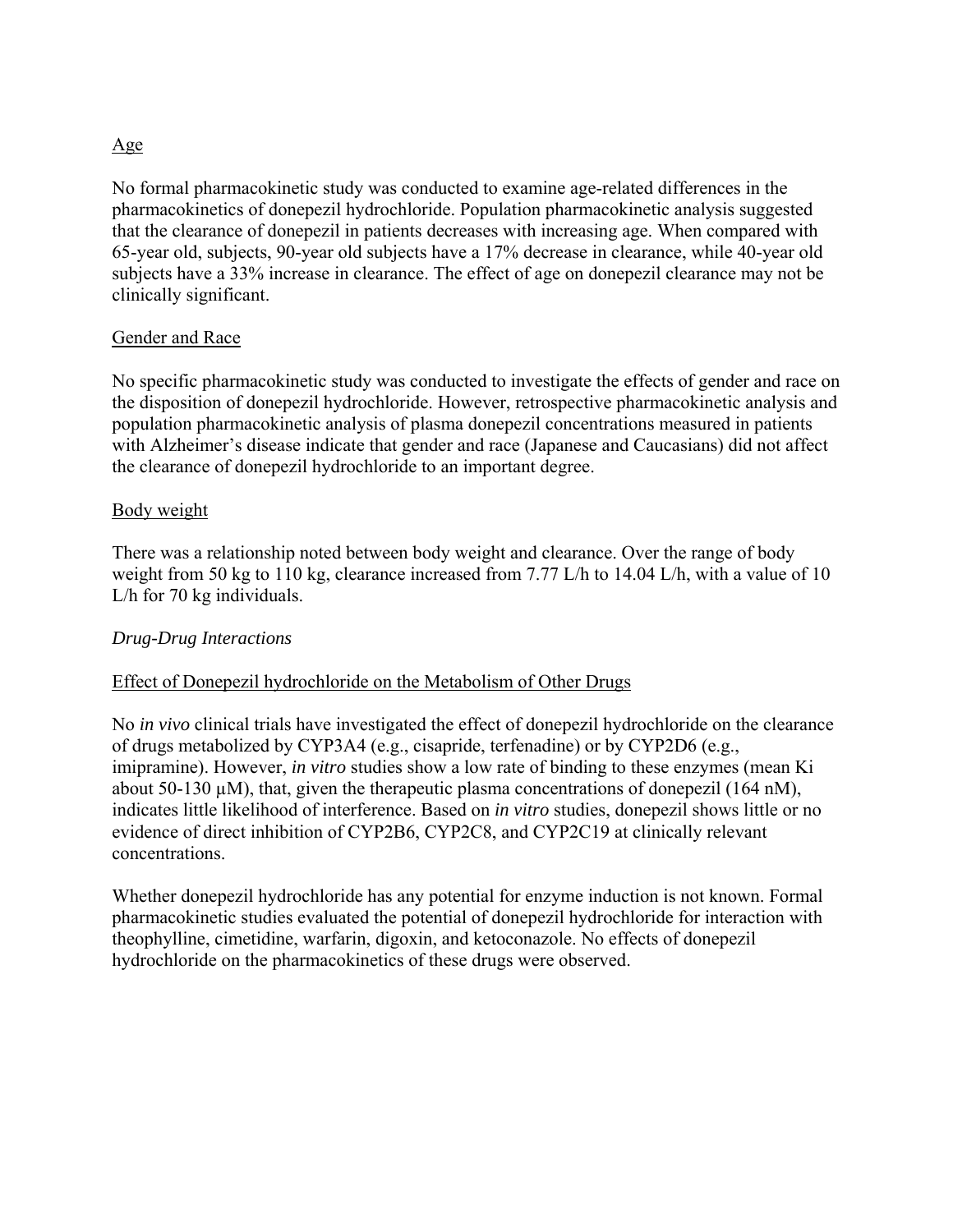## Effect of Other Drugs on the Metabolism of Donepezil hydrochloride

A small effect of CYP2D6 inhibitors was identified in a population pharmacokinetic analysis of plasma donepezil concentrations measured in patients with Alzheimer's disease. Donepezil clearance was reduced by approximately 17% in patients taking 10 or 23 mg in combination with a known CYP2D6 inhibitor. This result is consistent with the conclusion that CYP2D6 is a minor metabolic pathway of donepezil.

Formal pharmacokinetic studies demonstrated that the metabolism of donepezil hydrochloride is not significantly affected by concurrent administration of digoxin or cimetidine.

An *in vitro* study showed that donepezil was not a substrate of P-glycoprotein.

## Drugs Highly Bound to Plasma Proteins

Drug displacement studies have been performed *in vitro* between this highly bound drug (96%) and other drugs such as furosemide, digoxin, and warfarin. Donepezil hydrochloride at concentrations of 0.3-10 micrograms/mL did not affect the binding of furosemide (5 micrograms/mL), digoxin (2 ng/mL), and warfarin (3 micrograms/mL) to human albumin. Similarly, the binding of donepezil hydrochloride to human albumin was not affected by furosemide, digoxin, and warfarin.

# **13 NONCLINICAL TOXICOLOGY**

## **13.1 Carcinogenesis, Mutagenesis, Impairment of Fertility**

## *Memantine*

There was no evidence of carcinogenicity in a 113-week oral study in mice at doses up to 40 mg/kg/day (7 times the dose of memantine at the maximum recommended human dose [MRHD] of NAMZARIC [28 mg/10 mg] on a mg/m<sup>2</sup> basis). There was also no evidence of carcinogenicity in rats orally dosed at up to 40 mg/kg/day for 71 weeks followed by 20 mg/kg/day (14 and 7 times the MRHD on a mg/m<sup>2</sup> basis, respectively) through 128 weeks.

Memantine produced no evidence of genotoxic potential when evaluated in the *in vitro S. typhimurium* or *E. coli* reverse mutation assay, an *in vitro* chromosomal aberration test in human lymphocytes, an *in vivo* cytogenetics assay for chromosome damage in rats, and the *in vivo* mouse micronucleus assay. The results were equivocal in an *in vitro* gene mutation assay using Chinese hamster V79 cells.

No impairment of fertility or reproductive performance was seen in rats administered up to 18 mg/kg/day (6 times the dose of memantine at the MRHD of NAMZARIC on a mg/m<sup>2</sup> basis) orally from 14 days prior to mating through gestation and lactation in females, or for 60 days prior to mating in males.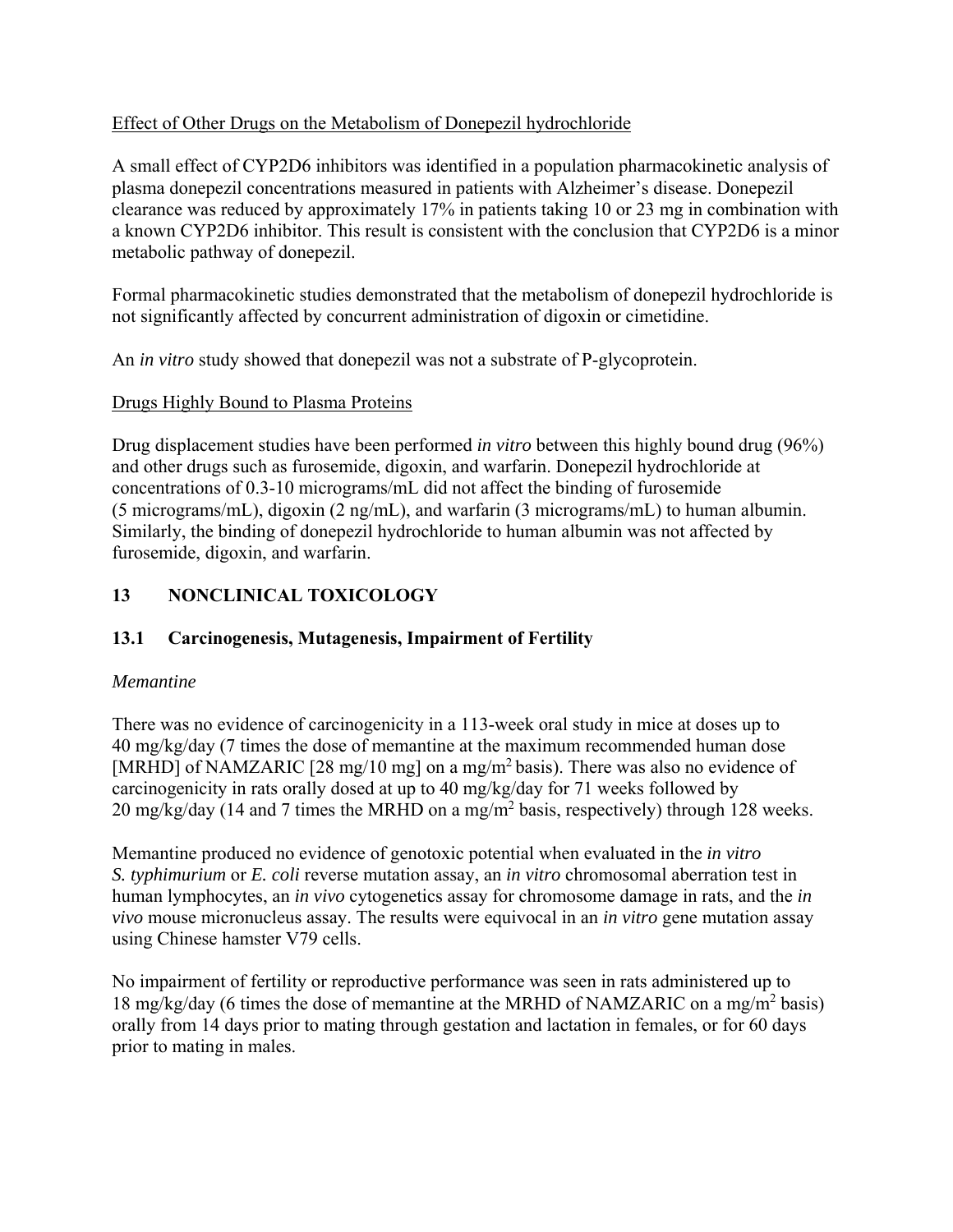## *Donepezil*

No evidence of carcinogenic potential was obtained in an 88-week carcinogenicity study of donepezil conducted in mice at oral doses up to 180 mg/kg/day (approximately 90 times the dose of donepezil at the MRHD of NAMZARIC on a mg/m<sup>2</sup> basis), or in a 104-week carcinogenicity study in rats at oral doses up to 30 mg/kg/day (approximately 30 times the dose of donepezil at the MRHD of NAMZARIC on a mg/m<sup>2</sup> basis).

Donepezil was negative in a battery of genotoxicity assays (*in vitro* bacterial reverse mutation, *in vitro* mouse lymphoma *tk*, *in vitro* chromosomal aberration, and *in vivo* mouse micronucleus).

Donepezil had no effect on fertility in rats at oral doses up to 10 mg/kg/day (approximately 10 times the dose of donepezil at the MRHD of NAMZARIC on a mg/m<sup>2</sup> basis) when administered to males and females prior to and during mating and continuing in females through implantation.

## **13.2 Animal Toxicology and/or Pharmacology**

Memantine induced neuronal lesions (vacuolation and necrosis) in the multipolar and pyramidal cells in cortical layers III and IV of the posterior cingulate and retrosplenial neocortices in rats, similar to those which are known to occur in rodents administered other NMDA receptor antagonists. Lesions were seen after a single dose of memantine. In a study in which rats were given daily oral doses of memantine for 14 days, the no-effect dose for neuronal necrosis was 4 times the dose of memantine at the MRHD of NAMZARIC on a mg/m<sup>2</sup> basis.

In acute and repeat-dose neurotoxicity studies in female rats, oral administration of memantine and donepezil in combination resulted in increased incidence, severity, and distribution of neurodegeneration compared with memantine alone. The no-effect levels of the combination were associated with clinically relevant plasma memantine and donepezil exposures.

The relevance of these findings to humans is unknown.

# **14 CLINICAL STUDIES**

The effectiveness of NAMZARIC as a treatment for patients with moderate to severe Alzheimer's disease was established by demonstrating the bioequivalence of NAMZARIC with co-administered memantine hydrochloride extended-release and donepezil hydrochloride *[see Clinical Pharmacology (12.3)]*.

## **Memantine Hydrochloride**

The effectiveness of memantine hydrochloride extended-release as a treatment for patients with moderate to severe Alzheimer's disease when coadministered with acetylcholinesterase inhibitors, including donepezil hydrochloride, was based on the results of a double-blind, placebo-controlled trial.

## 24-week Study of Memantine Hydrochloride Extended-Release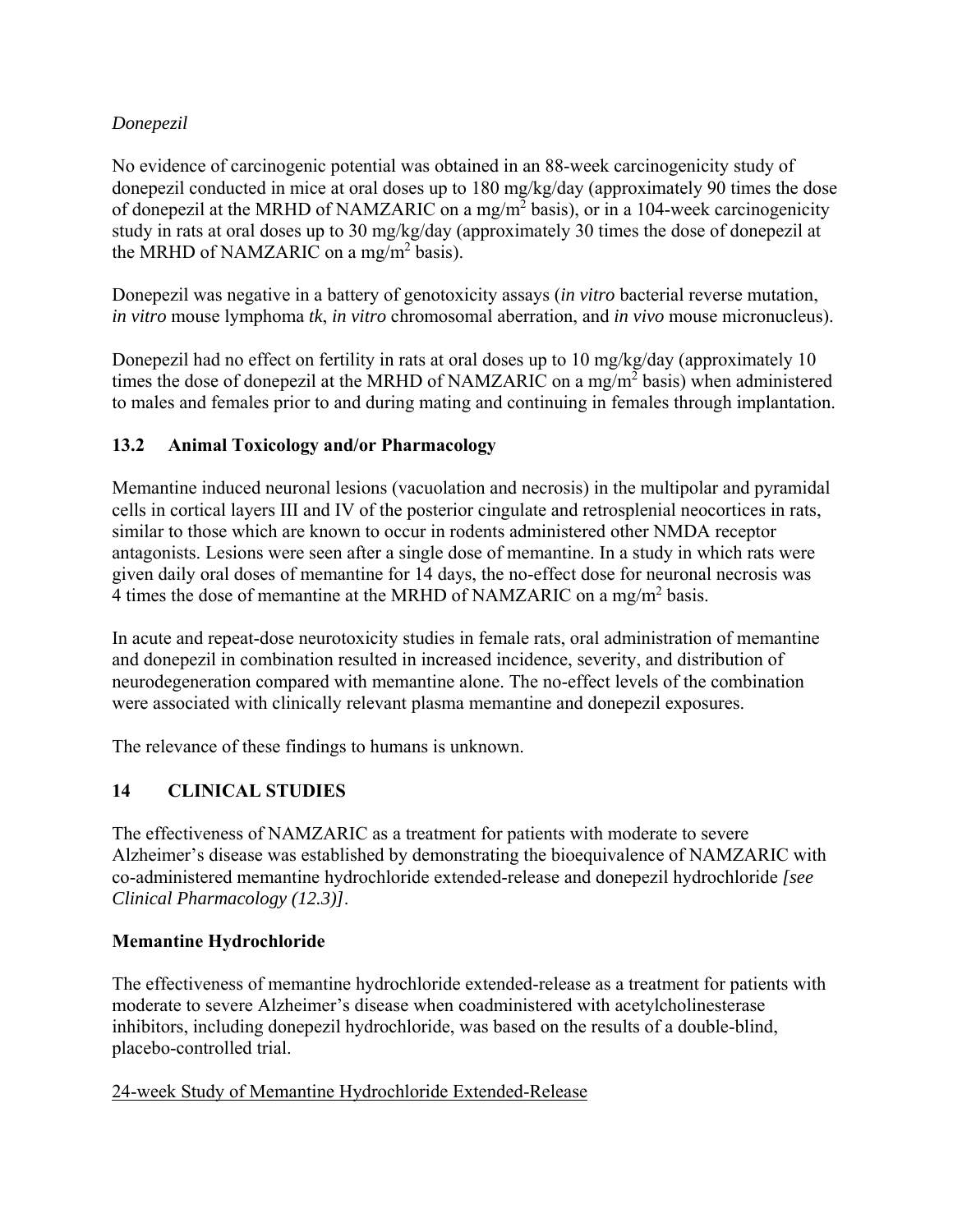This was a randomized, double-blind clinical investigation in 677 outpatients with moderate to severe Alzheimer's disease (diagnosed by DSM-IV criteria and NINCDS-ADRDA criteria for AD with a Mini Mental State Examination [MMSE] score  $\geq$  3 and  $\leq$  14 at Screening and Baseline) receiving acetylcholinesterase inhibitor (AChEI) therapy at a stable dose for 3 months prior to screening. Approximately 68% of the patients received donepezil as the AChEI. The mean age of patients participating in this trial was 76.5 years, with a range of 49-97 years. Approximately 72% of patients were female and 94% were Caucasian.

#### *Study Outcome Measures*

The effectiveness of memantine hydrochloride extended-release was evaluated in this study using the co-primary efficacy parameters of Severe Impairment Battery (SIB) and the Clinician's Interview-Based Impression of Change (CIBIC-Plus).

The ability of memantine hydrochloride extended-release to improve cognitive performance was assessed with the Severe Impairment Battery (SIB), a multi-item instrument that has been validated for the evaluation of cognitive function in patients with moderate to severe dementia. The SIB examines selected aspects of cognitive performance, including elements of attention, orientation, language, memory, visuospatial ability, construction, praxis, and social interaction. The SIB scoring range is from 0 to 100, with lower scores indicating greater cognitive impairment.

The ability of memantine hydrochloride extended-release to produce an overall clinical effect was assessed using a Clinician's Interview Based Impression of Change that required the use of caregiver information, the CIBIC-Plus. The CIBIC-Plus is not a single instrument and is not a standardized instrument like the ADCS-ADL or SIB. Clinical trials for investigational drugs have used a variety of CIBIC formats, each different in terms of depth and structure. As such, results from a CIBIC-Plus reflect clinical experience from the trial or trials in which it was used and cannot be compared directly with the results of CIBIC-Plus evaluations from other clinical trials. The CIBIC-Plus used in this trial was a structured instrument based on a comprehensive evaluation at baseline and subsequent time points of four domains: general (overall clinical status), functional (including activities of daily living), cognitive, and behavioral. It represents the assessment of a skilled clinician using validated scales based on his/her observation during an interview with the patient, in combination with information supplied by a caregiver familiar with the behavior of the patient over the interval rated. The CIBIC-Plus is scored as a seven point categorical rating, ranging from a score of 1, indicating "marked improvement" to a score of 4, indicating "no change" to a score of 7, indicating "marked worsening." The CIBIC-Plus has not been systematically compared directly to assessments not using information from caregivers (CIBIC) or other global methods.

## *Study Results*

In this study, 677 patients were randomized to one of the following 2 treatments: memantine hydrochloride extended-release 28 mg/day or placebo, while still receiving an AChEI (either donepezil, galantamine, or rivastigmine).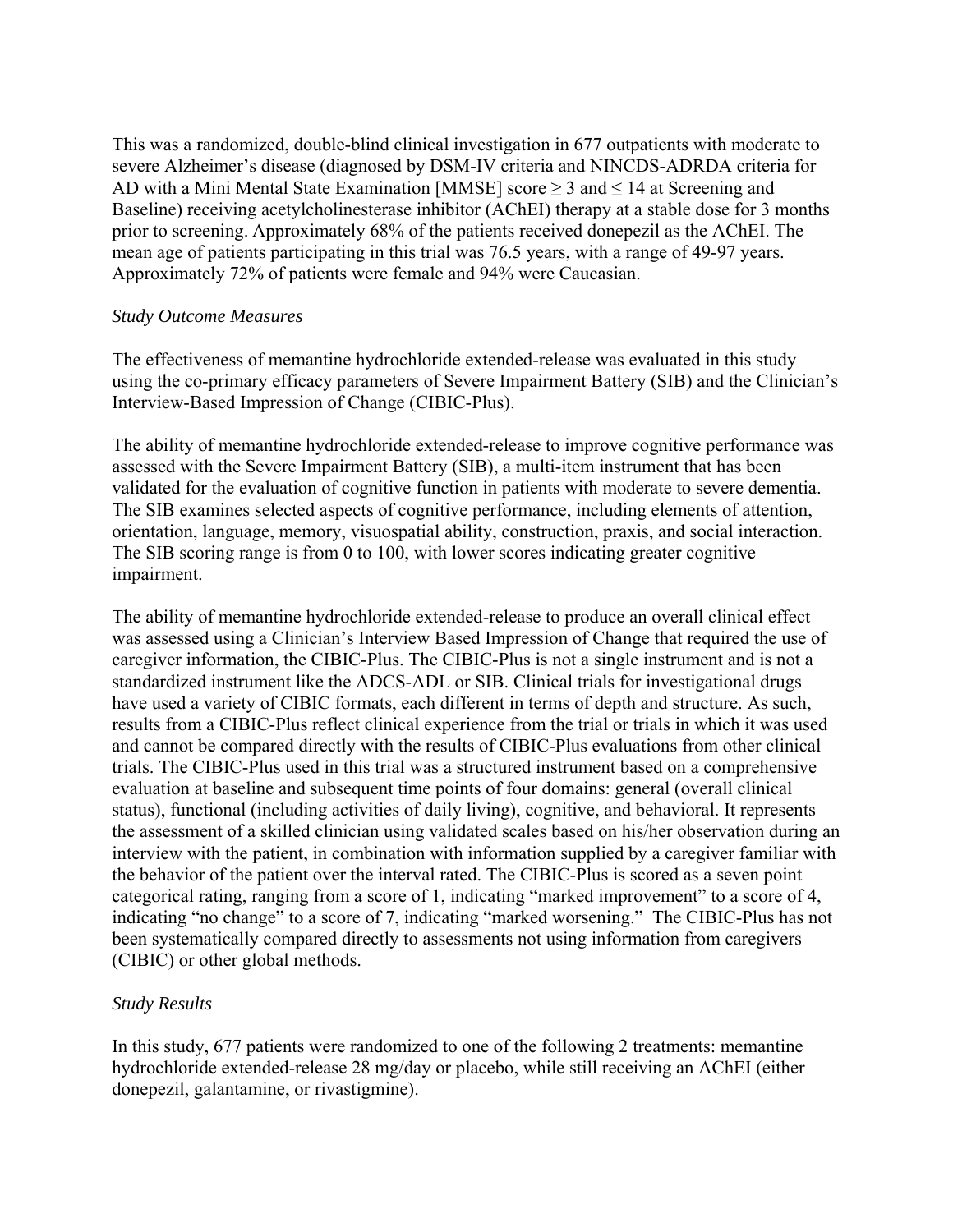#### *Effects on Severe Impairment Battery (SIB)*

Figure 1 shows the time course for the change from baseline in SIB score for the two treatment groups completing the 24 weeks of the study. At 24 weeks of treatment, the mean difference in the SIB change scores for the memantine hydrochloride extended-release 28 mg/AChEI-treated (combination therapy) patients compared to the patients on placebo/AChEI (monotherapy) was 2.6 units. Using an LOCF analysis, memantine hydrochloride extended-release 28 mg/AChEI treatment was statistically significantly superior to placebo/AChEI.



Figure 1: Time course of the change from baseline in SIB score for patients completing 24 weeks of treatment.

Figure 2 shows the cumulative percentages of patients from each treatment group who had attained at least the measure of improvement in SIB score shown on the X-axis. The curves show that both patients assigned to memantine hydrochloride extended-release 28 mg/AChEI and placebo/AChEI have a wide range of responses, but that the memantine hydrochloride extendedrelease 28 mg/AChEI group is more likely to show an improvement or a smaller decline.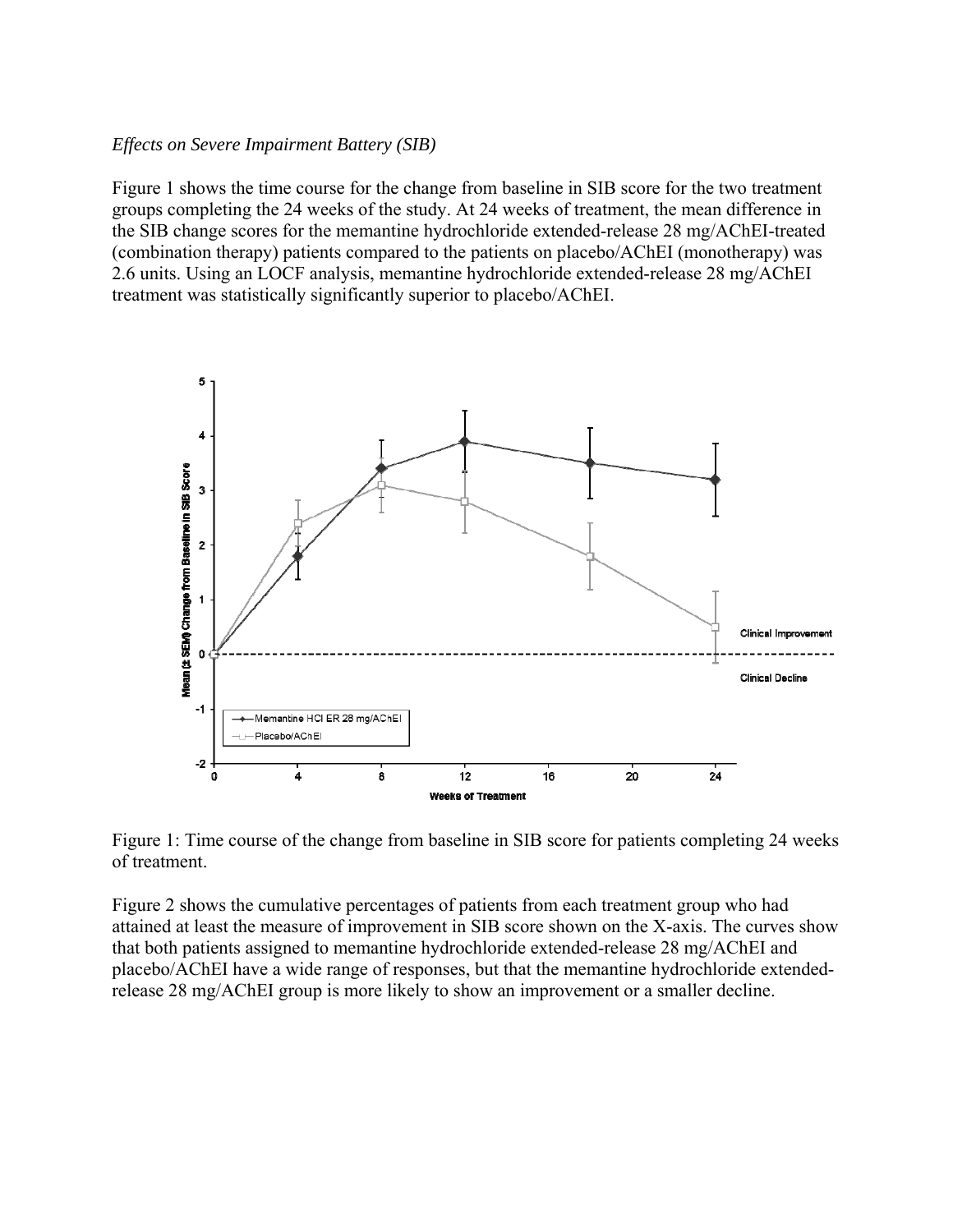

Figure 2: Cumulative percentage of patients completing 24 weeks of double-blind treatment with specified changes from baseline in SIB scores.

#### *Effects on Severe Impairment Battery (SIB) in the Subset of Patients on Concomitant Donepezil Therapy*

Approximately 68% of the patients randomized to receive either memantine hydrochloride extended-release 28 mg or placebo were taking donepezil at Baseline and throughout the study. At 24 weeks of treatment, in patients on concomitant donepezil treatment, the mean difference in the SIB change scores for the memantine hydrochloride extended-release 28 mg-treated patients compared to patients on placebo (2.7 units) was similar to that observed for the entire study population (2.6 units).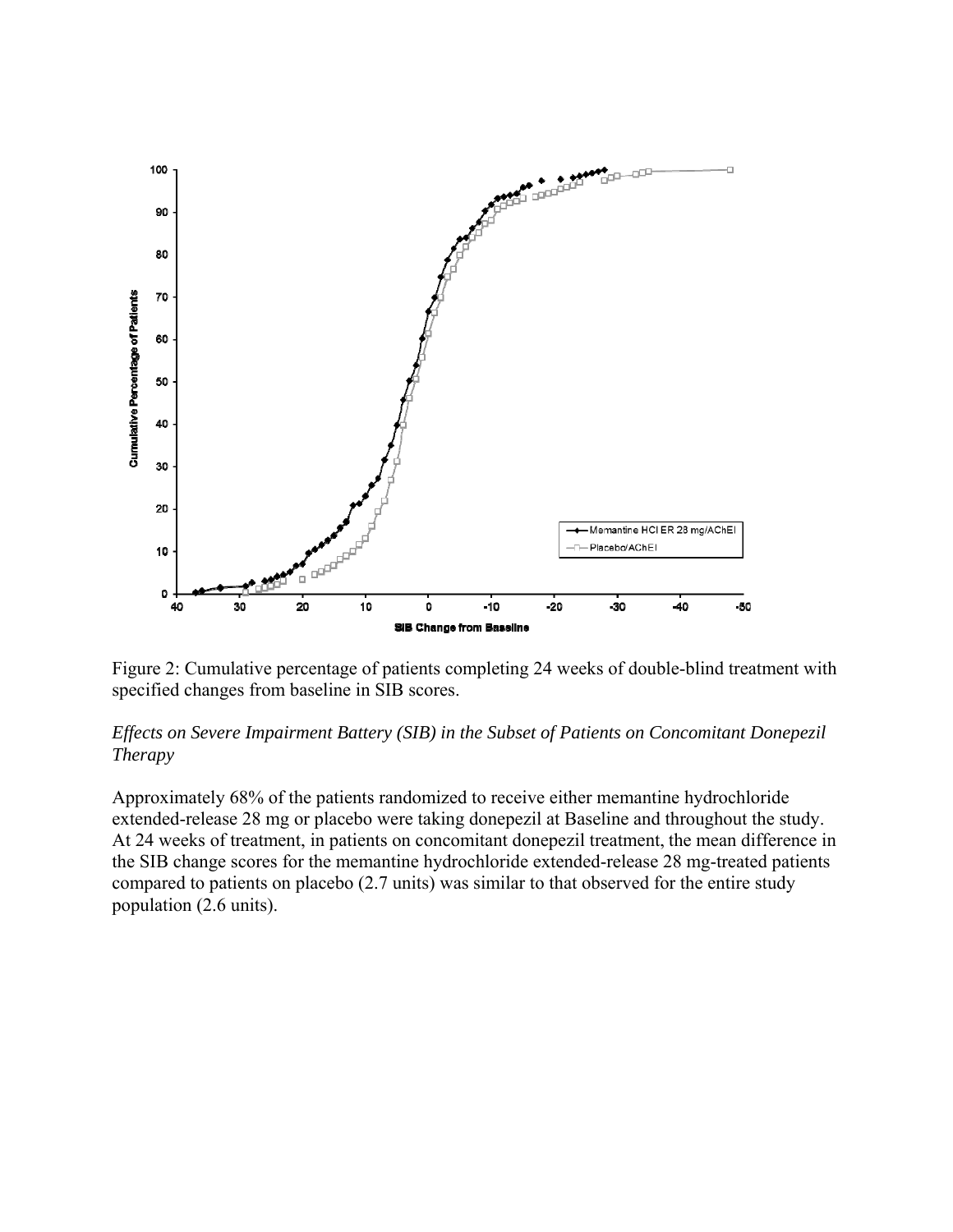#### *Effects of Clinician's Interview-Based Impression of Change Plus Caregiver Input (CIBIC-Plus)*

Figure 3 shows the time course for the CIBIC-Plus score for patients in the two treatment groups completing the 24 weeks of the study. At 24 weeks of treatment, the mean difference in the CIBIC-Plus scores for the memantine hydrochloride extended-release 28 mg/AChEI-treated patients compared to the patients on placebo/AChEI was 0.3 units. Using an LOCF analysis, memantine hydrochloride extended-release 28 mg/AChEI treatment was statistically significantly superior to placebo/AChEI.



Figure 3: Time course of the CIBIC-Plus score for patients completing 24 weeks of treatment.

Figure 4 is a histogram of the percentage distribution of CIBIC-Plus scores attained by patients assigned to each of the treatment groups who completed 24 weeks of treatment.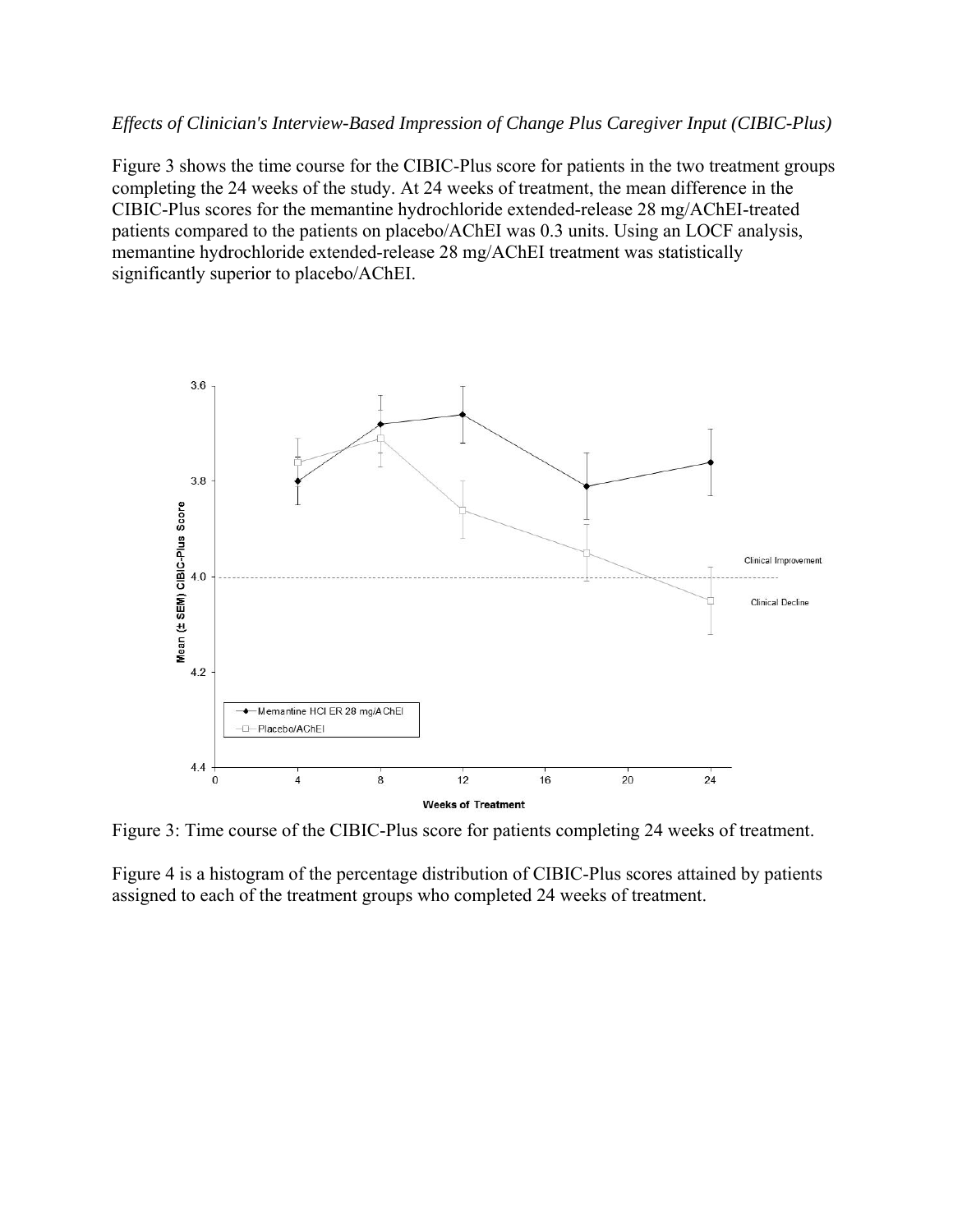

Figure 4: Distribution of CIBIC-Plus ratings at week 24.

## *Effects on CIBIC-Plus in the Subset of Patients on Concomitant Donepezil Therapy*

Approximately 68% of the patients randomized to receive either memantine hydrochloride extended-release 28 mg or placebo were taking donepezil at baseline and throughout the study. At 24 weeks of treatment, in patients on concomitant donepezil, the mean difference in the CIBIC-Plus scores for the memantine hydrochloride extended-release 28 mg-treated patients compared to patients on placebo (0.3 units) was similar to that observed for the entire study population (0.3 units).

## **Donepezil Hydrochloride**

The effectiveness of donepezil hydrochloride as a treatment for patients with severe Alzheimer's disease was based on the results of two double-blind, placebo-controlled trials.

## 6-Month Study of Donepezil Hydrochloride

This was a randomized, double-blind, placebo-controlled clinical study conducted in Sweden in patients with probable or possible Alzheimer's disease diagnosed by NINCDS-ADRDA and DSM-IV criteria, MMSE: range of 1-10. Two hundred and forty eight (248) patients with severe Alzheimer's disease were randomized to donepezil hydrochloride or placebo. For patients randomized to donepezil hydrochloride, treatment was initiated at 5 mg once daily for 28 days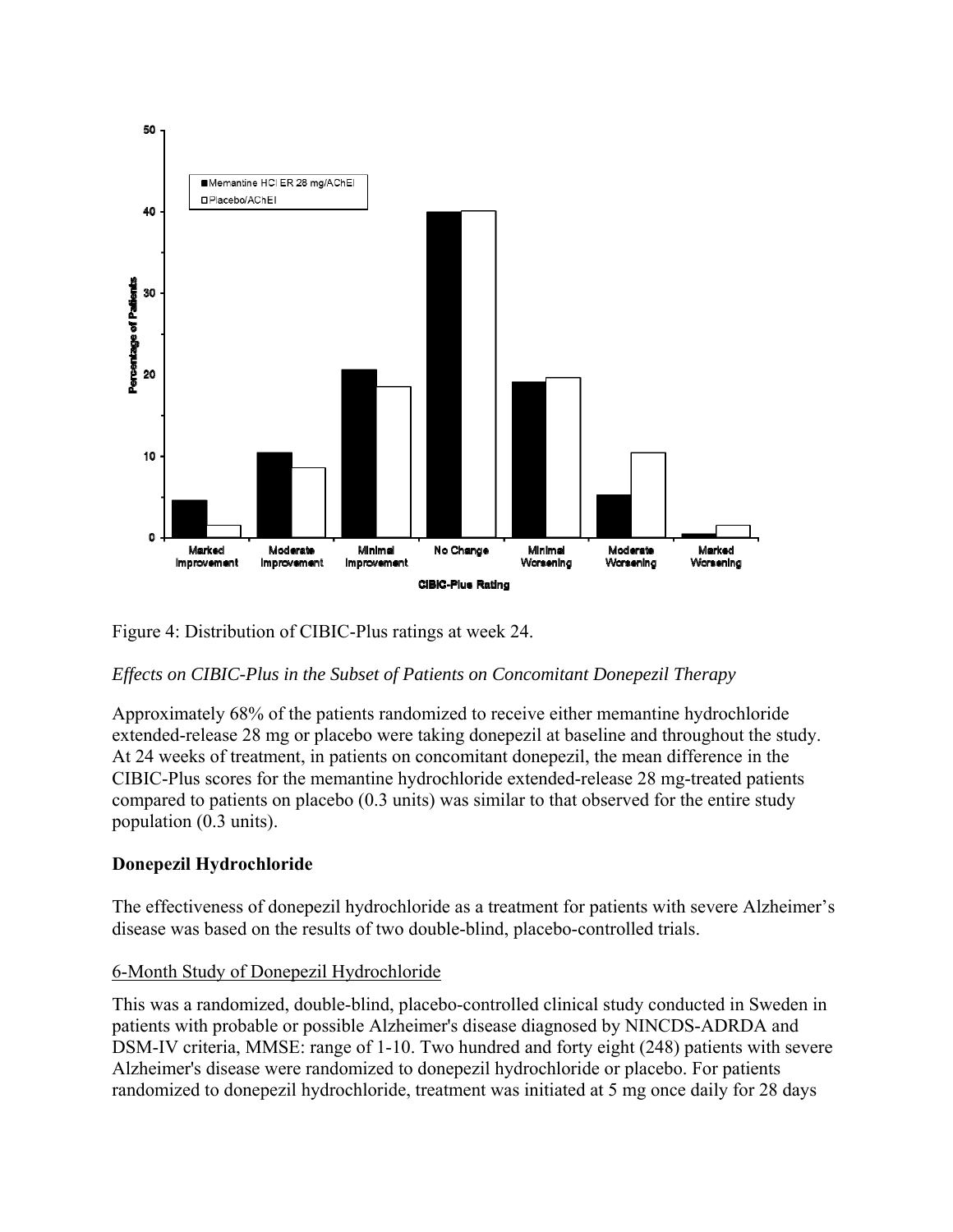and then increased to 10 mg once daily. At the end of the 6 month treatment period, 90.5% of the donepezil hydrochloride treated patients were receiving the 10 mg/day dose. The mean age of patients was 84.9 years, with a range of 59 to 99. Approximately 77% of patients were women, and 23% were men. Almost all patients were Caucasian. Probable AD was diagnosed in the majority of the patients (83.6% of donepezil hydrochloride treated patients and 84.2% of placebo treated patients).

#### Study Outcome Measures

The effectiveness of treatment with donepezil hydrochloride was evaluated using a dual outcome assessment strategy that evaluated cognitive function using an instrument designed for more impaired patients and overall function through caregiver-rated assessment. This study showed that patients on donepezil hydrochloride experienced significant improvement on both measures compared to placebo.

The ability of donepezil hydrochloride to improve cognitive performance was assessed with the SIB.

Daily function was assessed using the Modified Alzheimer's Disease Cooperative Study Activities of Daily Living Inventory for Severe Alzheimer's Disease (ADCS-ADL-severe). The ADCS-ADL-severe is derived from the Alzheimer's Disease Cooperative Study Activities of Daily Living Inventory, which is a comprehensive battery of ADL questions used to measure the functional capabilities of patients. Each ADL item is rated from the highest level of independent performance to complete loss. The ADCS-ADL-severe is a subset of 19 items, including ratings of the patient's ability to eat, dress, bathe, use the telephone, get around (or travel), and perform other activities of daily living; it has been validated for the assessment of patients with moderate to severe dementia. The ADCS-ADL-severe has a scoring range of 0 to 54, with the lower scores indicating greater functional impairment. The investigator performs the inventory by interviewing a caregiver, in this study a nurse staff member, familiar with the functioning of the patient.

## *Effects on the SIB*

Figure 5 shows the time course for the change from baseline in SIB score for the two treatment groups over the 6 months of the study. At 6 months of treatment, the mean difference in the SIB change scores for donepezil hydrochloride treated patients compared to patients on placebo was 5.9 points. Donepezil hydrochloride treatment was statistically significantly superior to placebo.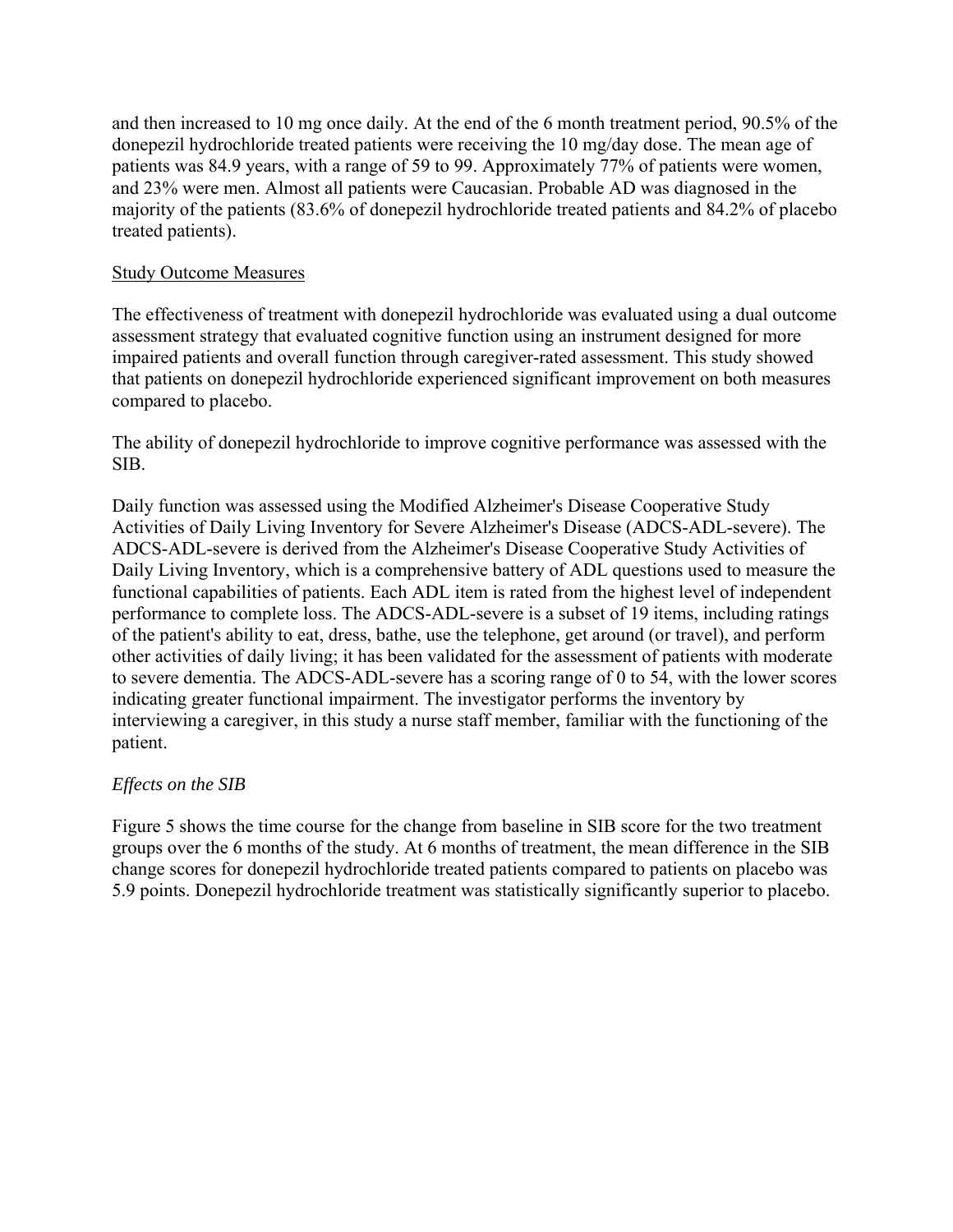

Figure 5. Time Course of the Change from Baseline in SIB Score for Patients Completing 6 months of Treatment.

Figure 6 illustrates the cumulative percentages of patients from each of the two treatment groups who attained the measure of improvement in SIB score shown on the X-axis. While patients assigned both to donepezil hydrochloride and to placebo have a wide range of responses, the curves show that the donepezil hydrochloride group is more likely to show a greater improvement in cognitive performance.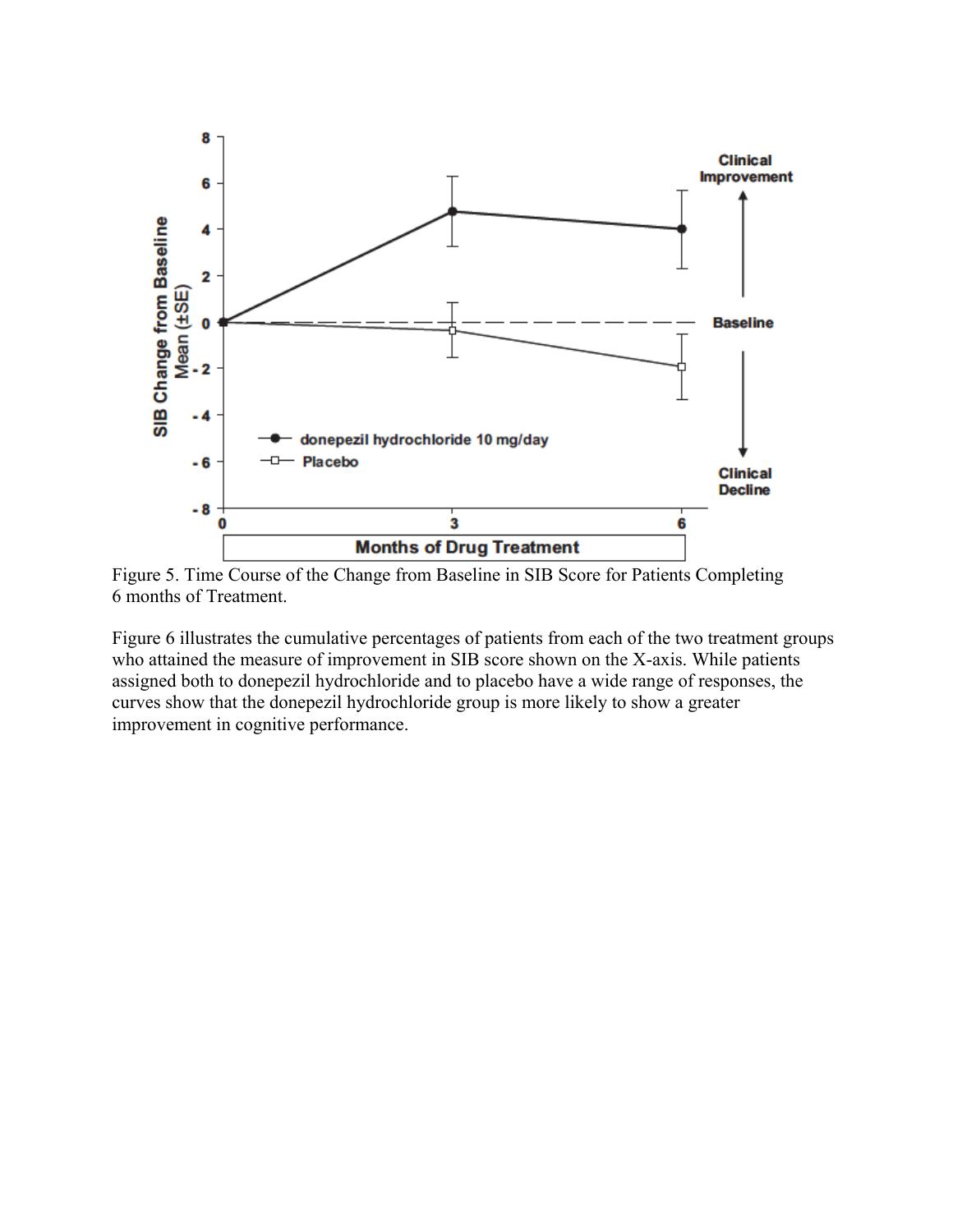

Figure 6. Cumulative Percentage of Patients Completing 6 Months of Double-blind Treatment with Particular Changes from Baseline in SIB Scores.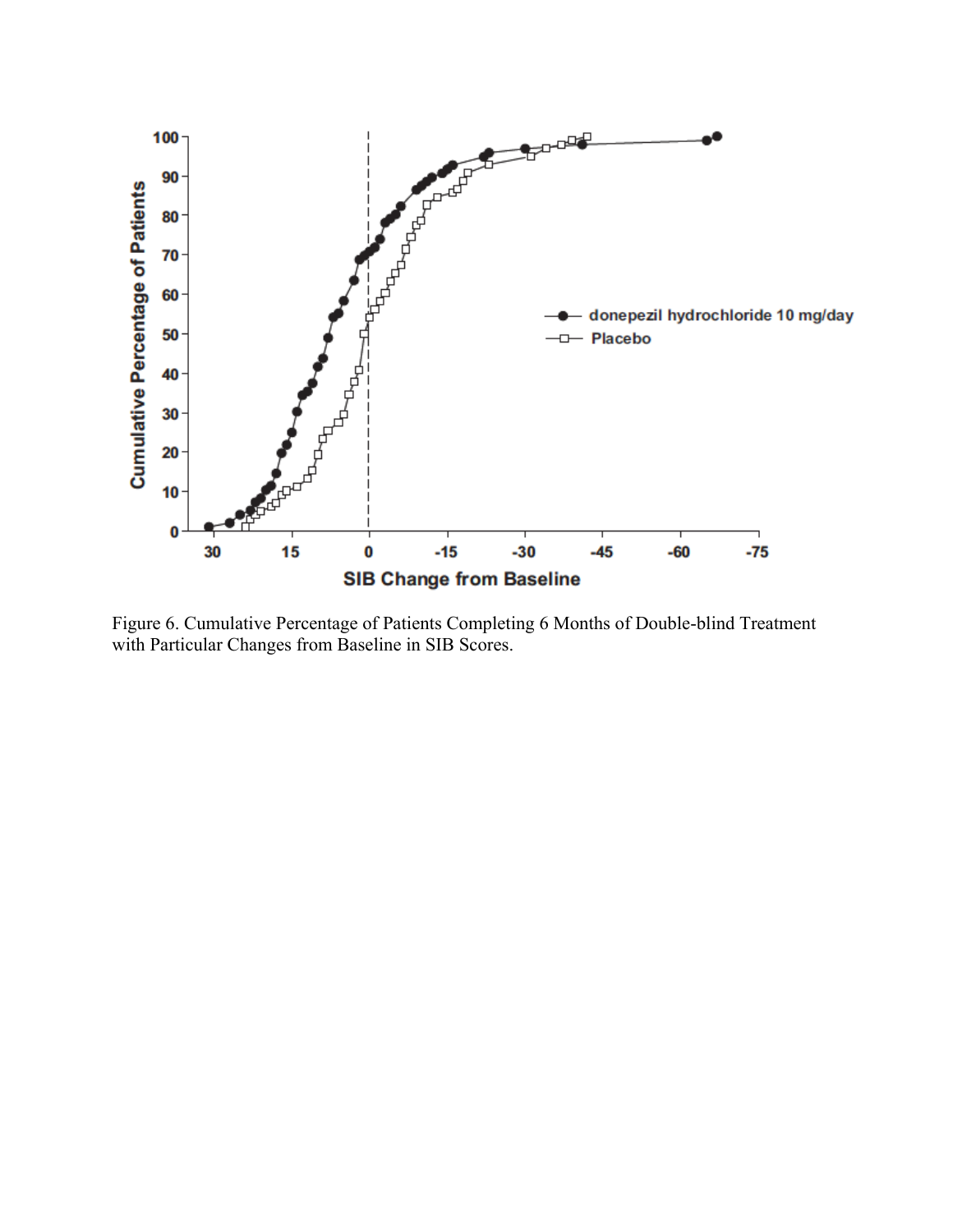

Figure 7. Time Course of the Change from Baseline in ADCS-ADL-Severe Score for Patients Completing 6 Months of Treatment.

## *Effects on the ADCS-ADL-severe*

Figure 7 illustrates the time course for the change from baseline in ADCS-ADL-severe scores for patients in the two treatment groups over the 6 months of the study. After 6 months of treatment, the mean difference in the ADCS-ADL-severe change scores for donepezil hydrochloride treated patients compared to patients on placebo was 1.8 points. Donepezil hydrochloride treatment was statistically significantly superior to placebo.

Figure 8 shows the cumulative percentages of patients from each treatment group with specified changes from baseline ADCS-ADL-severe scores. While both patients assigned to donepezil hydrochloride and placebo have a wide range of responses, the curves demonstrate that the donepezil hydrochloride group is more likely to show a smaller decline or an improvement.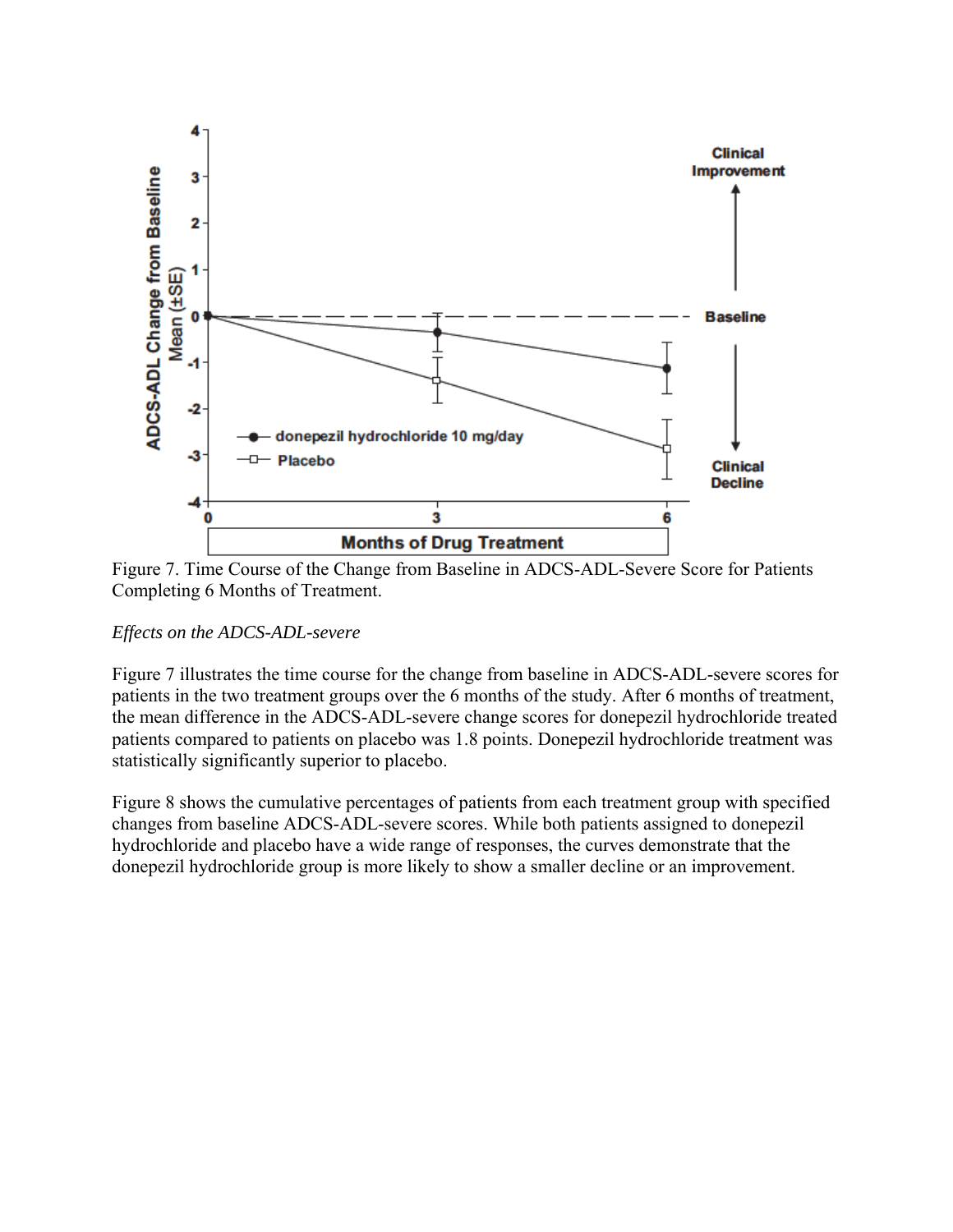

Figure 8. Cumulative Percentage of Patients Completing 6 Months of Double-blind Treatment with Particular Changes from Baseline in ADCS-ADL-Severe Scores.

#### 24-Week Study of Donepezil Hydrochloride

In a randomized, double-blind, placebo-controlled study conducted in Japan, 325 patients with severe Alzheimer's disease received doses of 5 mg/day or 10 mg/day of donepezil hydrochloride, administered once daily, or placebo. Patients randomized to treatment with donepezil hydrochloride were to achieve their assigned doses by titration, beginning at 3 mg/day, and extending over a maximum of 6 weeks. Two hundred and forty eight (248) patients completed the study, with similar proportions of patients completing the study in each treatment group. The primary efficacy measures for this study were the SIB and CIBIC-plus.

At 24 weeks of treatment, statistically significant treatment differences were observed between the 10 mg/day dose of donepezil hydrochloride and placebo on both the SIB and CIBIC-plus. The 5 mg/day dose of donepezil hydrochloride showed a statistically significant superiority to placebo on the SIB, but not on the CIBIC-plus.

## **16 HOW SUPPLIED/STORAGE AND HANDLING**

## **16.1 How Supplied**

7 mg memantine hydrochloride and 10 mg donepezil hydrochloride: light green opaque body and an orange opaque cap with a black "FL 7/10" radial imprint.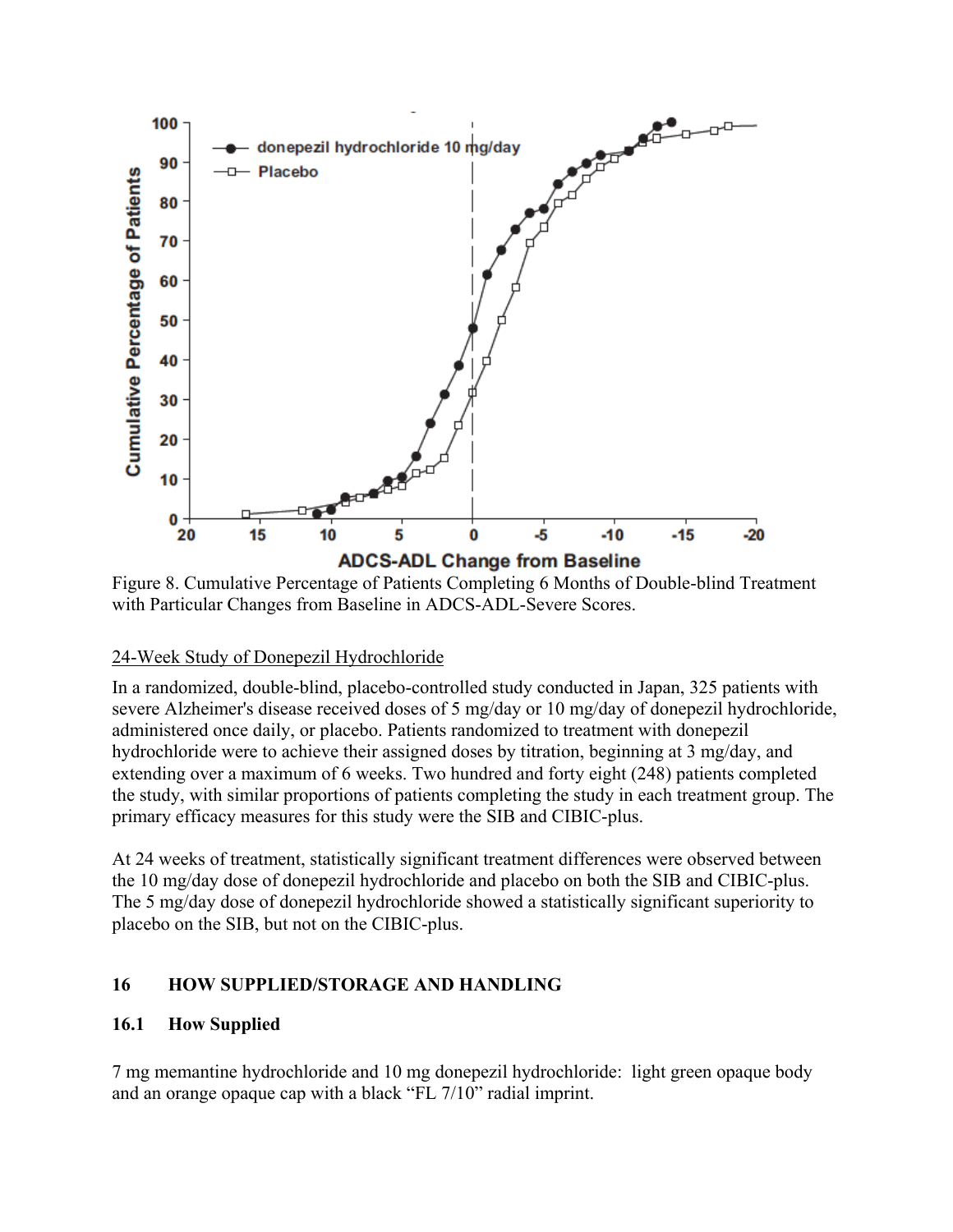#### Bottle of 30: NDC# 0456-1207-30

14 mg memantine hydrochloride and 10 mg donepezil hydrochloride: light green opaque capsules with a black "FL 14/10" radial imprint.

| Bottle of 30:                | NDC# 0456-1214-30 |
|------------------------------|-------------------|
| Bottle of 90:                | NDC# 0456-1214-90 |
| Unit Dose carton $(10x10)$ : | NDC# 0456-1214-63 |
| Unit Dose blister $(10)$ :   | NDC# 0456-1214-11 |

21 mg memantine hydrochloride and 10 mg donepezil hydrochloride: white opaque body and an orange opaque cap with a black "FL 21/10" radial imprint. Bottle of 30: NDC# 0456-1221-30

28 mg memantine hydrochloride and 10 mg donepezil hydrochloride: blue opaque capsules with a black "FL 28/10" radial imprint.

| Bottle of 30:                | NDC# 0456-1228-30 |
|------------------------------|-------------------|
| Bottle of 90:                | NDC# 0456-1228-90 |
| Unit Dose carton $(10x10)$ : | NDC# 0456-1228-63 |
| Unit Dose blister $(10)$ :   | NDC# 0456-1228-11 |

Titration Pack NDC# 0456-1229-29 Contains 28 capsules (7 x 7mg/10 mg, 7 x 14 mg/10 mg, 7 x 21 mg/10 mg, 7 x 28 mg/10 mg)

#### **16.2 Storage and Handling**

Store at 20°C to 25°C (68°F to 77°F); excursions permitted between 15°C and 30°C (59°F and 86°F) *[see USP Controlled Room Temperature]*. Dispense in a tight, light-resistant container, as defined in the USP.

## **17 PATIENT COUNSELING INFORMATION**

Advise the patient to read the FDA-approved patient labeling (Patient Information)*.* 

Dosing Information

- Instruct patients and caregivers to take NAMZARIC only once daily in the evening, as prescribed *[see Dosage and Administration (2.1)]*.
- If a patient misses a single dose of NAMZARIC, that patient should not double up on the next dose. The next dose should be taken as scheduled *[see Dosage and Administration (2.1)]*.
- Instruct patients and caregivers that NAMZARIC capsules should be swallowed whole. Alternatively, NAMZARIC capsules may be opened and sprinkled on applesauce and the entire contents should be consumed. The capsules should not be divided, chewed, or crushed. Warn patients and caregivers not to use any capsules of NAMZARIC that are damaged or show signs of tampering *[see Dosage and Administration (2.2)]*.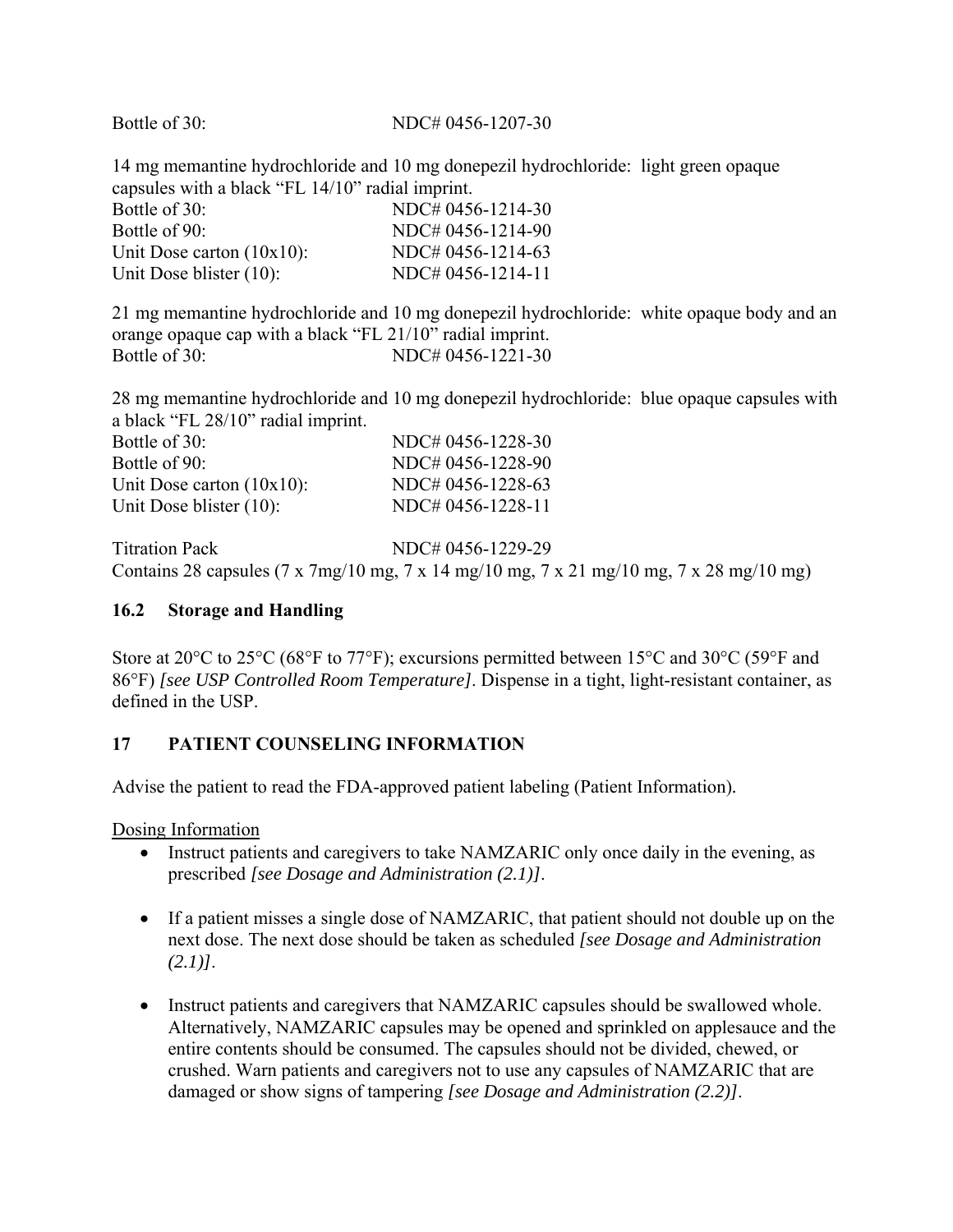#### Common Adverse Reactions

Advise patients and caregivers that NAMZARIC may cause headache, diarrhea, dizziness, anorexia, vomiting, nausea, and ecchymosis *[see Adverse Reactions (6.1)]*.

Distributed by: Allergan USA, Inc. Madison, NJ 07940

Licensed from Merz Pharma GmbH & Co. KGaA and Adamas Pharmaceuticals, Inc.

NAMZARIC® and its design are trademarks of Merz Pharma GmbH & Co. KGaA.

Allergan® and its design are trademarks of Allergan, Inc.

© 2019 Allergan. All rights reserved.

v1.0USPI1207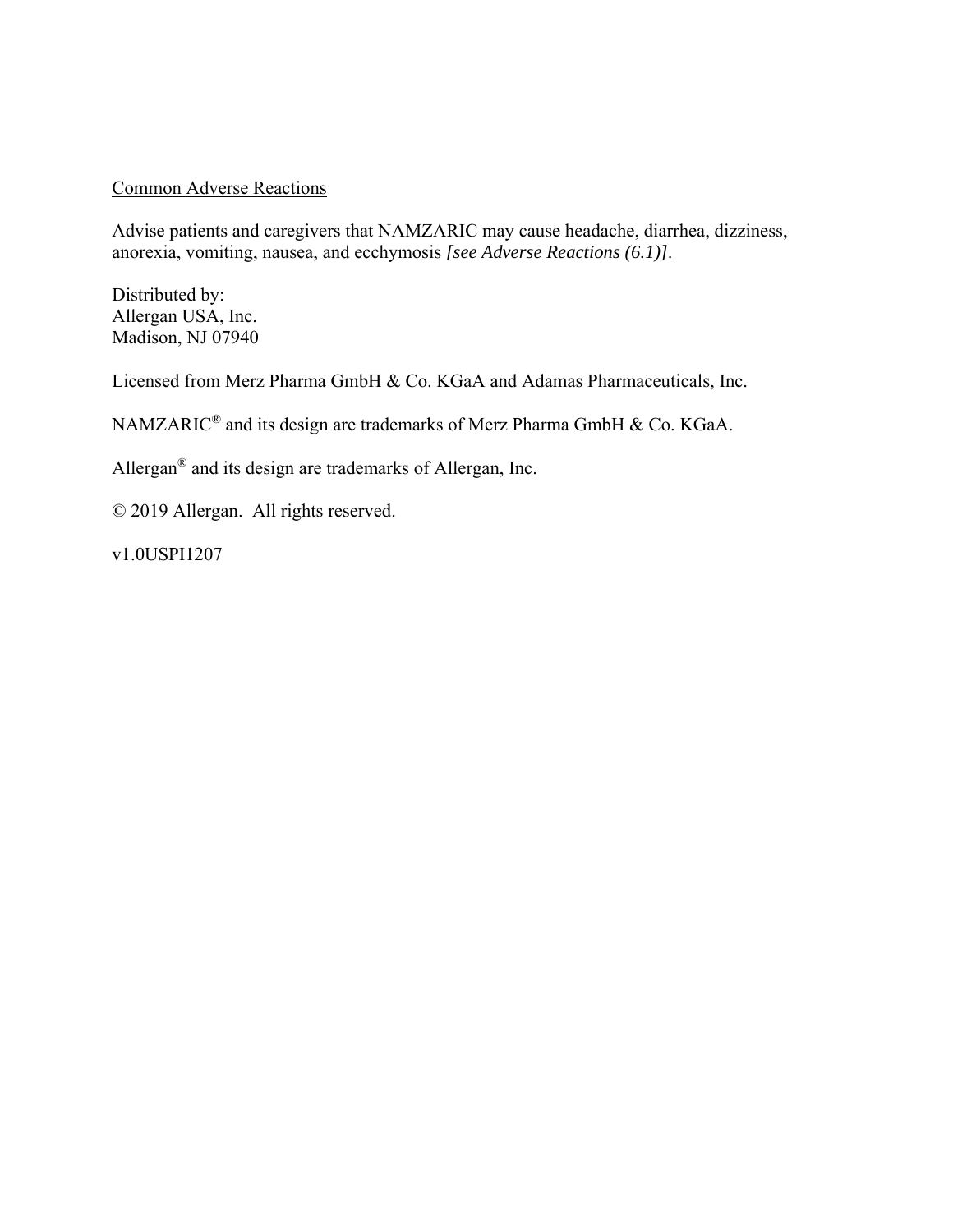# **PATIENT INFORMATION**

#### **NAMZARIC®** [nam-ZAIR-ick]

#### (memantine and donepezil hydrochlorides) extended release capsules

#### **What is NAMZARIC?**

- NAMZARIC is a prescription medicine used to treat moderate to severe dementia in people with Alzheimer's disease. NAMZARIC contains 2 medicines, memantine hydrochloride (HCl), an NMDA receptor antagonist, and donepezil HCl, an acetylcholinesterase inhibitor. NAMZARIC is for people who are taking donepezil HCl 10 mg.
- It is not known if NAMZARIC is safe and effective in children.

**Do not take NAMZARIC if you** have an allergy to memantine HCl, donepezil HCl, medicines that contains piperidines, or any of the ingredients in NAMZARIC. See the end of this leaflet for a complete list of ingredients in NAMZARIC.

#### **Before taking NAMZARIC, tell your doctor about all of your medical conditions, including if you:**

- have heart problems including an irregular, slow, or fast heartbeat.
- have asthma or lung problems.
- have seizures.
- have stomach ulcers.
- have bladder or kidney problems.
- have liver problems.
- have surgical, dental, or other medical procedures scheduled and anesthesia may be used.
- are pregnant or plan to become pregnant. It is not known if NAMZARIC can harm an unborn baby.
- are breast-feeding or plan to breastfeed. It is not known if NAMZARIC passes into breast milk. Talk to your doctor about the best way to feed your baby if you take NAMZARIC.

Tell your doctor about all the medicines you take, including prescription and over-the-counter medicines, vitamins, and herbal supplements.

#### **How should I take NAMZARIC?**

- Take NAMZARIC exactly as your doctor tells you to take it.
- Do not change your dose or stop taking NAMZARIC without talking to your doctor.
- Take NAMZARIC by mouth 1 time each evening before going to bed.
- Take NAMZARIC with or without food.
- NAMZARIC capsules may be opened and sprinkled on applesauce before swallowing. Sprinkle all of the medicine in the capsule on the applesauce. **Do not** divide the dose.
- If you do not open and sprinkle NAMZARIC capsules on applesauce, the NAMZARIC capsules must be swallowed whole. **Do not** divide, chew, or crush NAMZARIC capsules.
- If you miss a dose take NAMZARIC at your next scheduled dose. **Do not** take **2** doses of NAMZARIC at the same time.
- **Do not** use any NAMZARIC capsules that are damaged or show signs of tampering.
- If you take too much NAMZARIC, call Poison control center at

1-800-222-1222, or go to the nearest hospital emergency room right away.

## **What are the possible side effects of NAMZARIC?**

#### **NAMZARIC may cause serious side effects, including:**

- **muscle problems if you need anesthesia**
- **slow heartbeat and fainting.** This happens more often in people with heart problems. Call the doctor right away if the patient faints while taking NAMZARIC.
- **more stomach acid.** This raises the chance of ulcers and bleeding especially when taking NAMZARIC. The risk is higher for patients who had ulcers, or take aspirin or other NSAIDs.
- **nausea and vomiting**
- **difficulty passing urine**
- **seizures**
- **worsening of lung problems** in people with asthma or other lung disease.

The most common side effects of memantine HCl include: